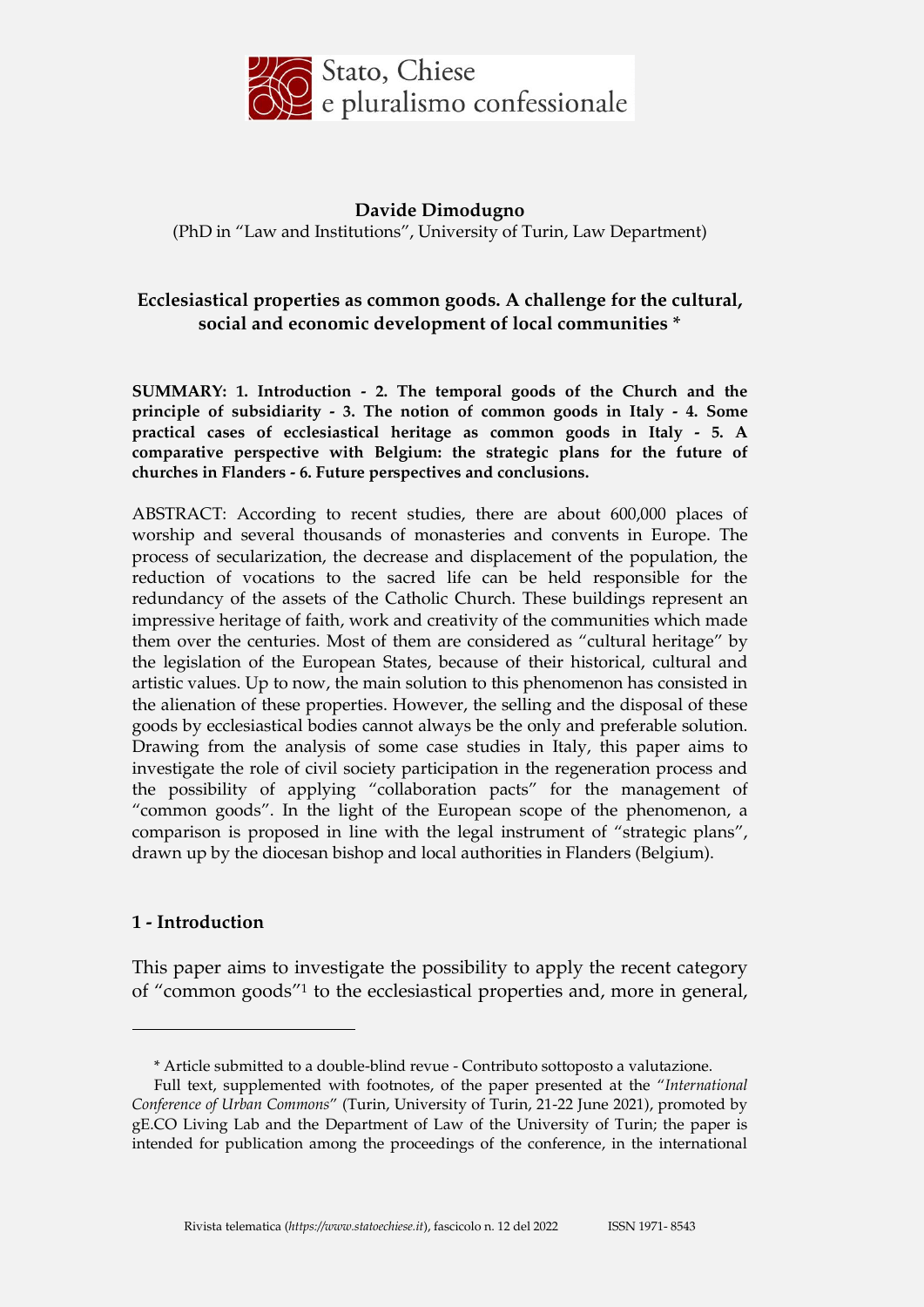

to the cultural heritage of the Catholic Church. This solution intends to promote the active participation of the local communities in the refunctioning and regeneration processes for these goods, with benefits for all the actors concerned.

The starting point of my research is the fact that redundancy of places of worship, monasteries and convents is rising everywhere in Europe2. This problem should be contextualized in the constant processes of secularization of modern Western societies<sup>3</sup>, the decreasing of population and movements of people from rural villages to metropolitan areas.

This issue is not only limited to the Catholic Church, but it is a question that affects the whole society. These goods are integrally part of European cultural heritage: the bell towers distinguish the skyline of villages; churches maintain a central position in the urban fabric of cities; monasteries and convents have played a fundamental role in the

journal "*Sens public"*.

<u>.</u>

<sup>1</sup> The reflection on commons finds its origins in a scientific contribution by **G.J. HARDIN**, *The tragedy of commons*, in *Science* 162, no. 3859 (1968), pp. 1243-1248, and then it was developed in an economic and sociological perspective by **E. OSTROM**, *Governing the commons : the evolution of institutions for collective action*, Cambridge University press, Cambridge, 1990, who, opposing the twofold alternative of privatisation or expropriation, tried to propose a third solution, starting from the study of the forms of self-organisation and self-management of the "commons" by the relevant communities in different parts of the world. More recently, the theory has been deepened from a legal perspective, with a specific focus on urban commons. See, among others, **U. MATTEI, A. QUARTA**, *Right to the City or Urban Commoning? Thoughts on the Generative Transformation of Property Law*, in *The Italian Law Journal* 1, no. 2 (2015), pp. 303-325; **S. R. FOSTER, C. IAIONE**, *The City as Commons*, in *Yale Law & Policy Review* 34, no. 2 (2016), pp. 281-349; **C. IAIONE**, *The Right to the Co-City*, in *The Italian Journal of Public Law* 15, no. 1 (2017), pp. 80-142; **C. IAIONE, E. DE NICTOLIS**, *The City as a Commons Reloaded. From the Urban Commons to Co-Cities Empirical Evidence on the Bologna Regulation*, in S.R. FOSTER, C. F. SWINEY, eds., *The Cambridge Handbook of Commons Research Innovations*, Cambridge University Press, Cambridge, 2021, pp. 124-137.

<sup>2</sup> See T. COOMANS, H. DE DIJN, JAN DE MAEYER, RAJESH HAEYNICKX, B. VERSCHAFFEL, eds., *Loci Sacri. Understanding sacred places*, Leuven, Leuven University Press, 2012; J.-S. SAUVE, T. COOMANS eds., *Le devenir des églises. Patrimonialisation ou disparition*, Presses de l'Université du Québec, Québec, 2014; L. NOPPEN, T. COOMANS, M DROUIN, eds., *Des couvents en héritage. Religious houses: a legacy*, Presses de l'Université du Québec, Québec, 2015.

<sup>3</sup> See, inter alia, **K. DOBBELAERE**, *Secularization: an analysis at three levels*, P. Lang, Bruxelles, 2002; **D. MARTIN**, *On secularization: towards a revised general theory*, Ashgate, Aldershot, 2005; **F. GARELLI**, *Gente di poca fede. Il sentimento religioso nell'Italia incerta di Dio*, il Mulino, Bologna, 2020.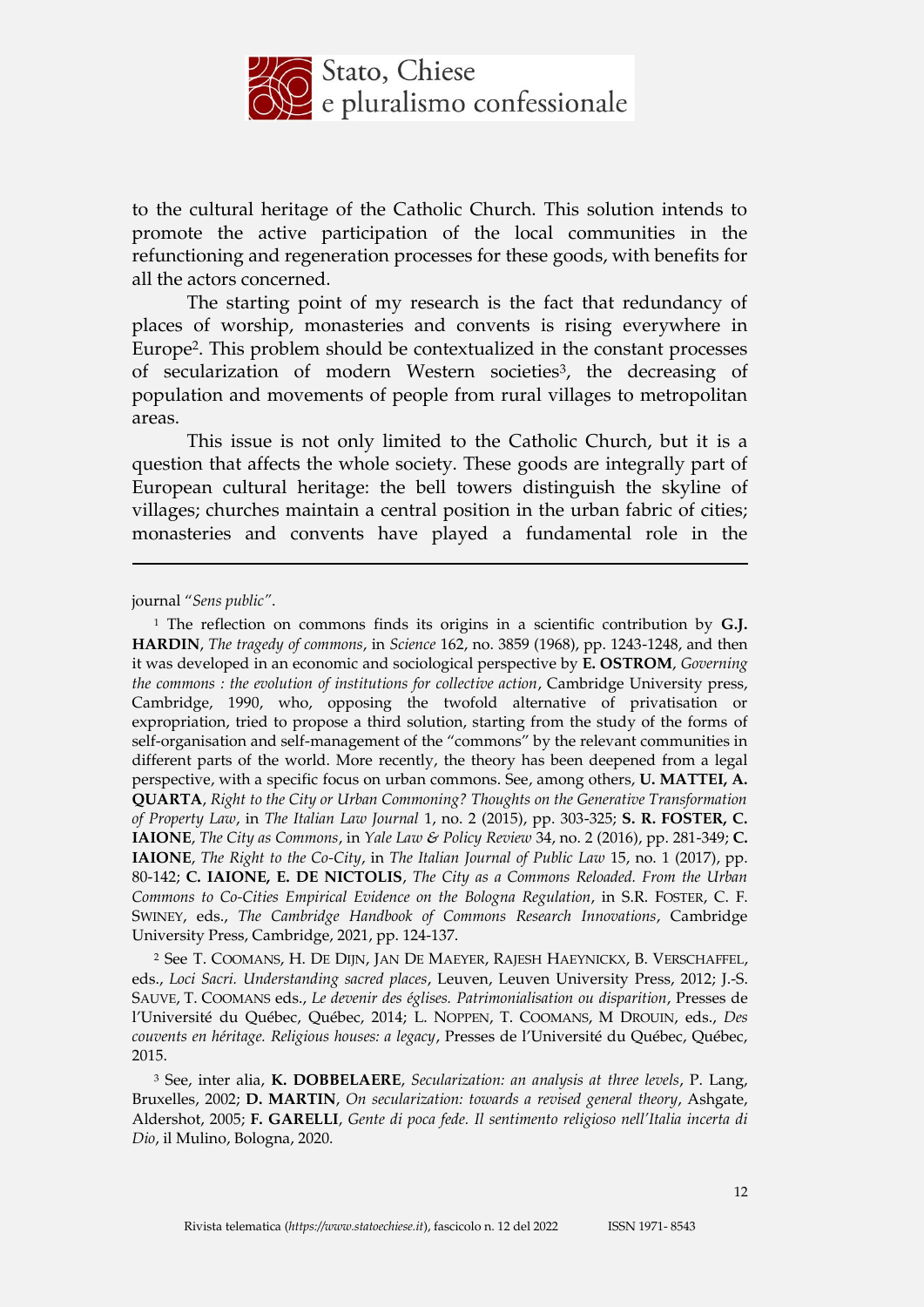

development of knowledge in every field and in the assistance of destitute people for centuries. Now it is time to find a new future for this heritage, which cannot be indifference and abandonment. In my opinion, a way to tackle this phenomenon could be precisely the "common goods" approach.

According to authoritative studies, churches have been considered for centuries as common goods, as places where everyone could find asylum and enter with dignity<sup>4</sup>. Today these buildings still play a special role in Western cities, towns and villages: they contribute to shape the landscape and can be considered as "places evocative of a belonging", which refers not only to the community of believers, but also to the entire society. This conception does not contrast with the vision of the Church but, on the contrary, it is fully coherent with its doctrine.

This article wants to investigate if the legal instruments, used in praxis principally for the regeneration and the management of ecclesial heritage retained by public bodies, could be applied also to the ecclesiastical properties.

### **2 - The temporal goods of the Church and the principle of subsidiarity**

It is firstly important to identify the aim of this paper, making a distinction between "ecclesiastical" and "ecclesial" goods. According to the code of canon law5, a good can be considered as "ecclesiastical" only if it belongs to the universal Church, the Apostolic See or other public juridic persons in the Church<sup>6</sup>. In a more extensive way, the "ecclesial" quality of a good may refer more generally to anything that can be considered as a testimony of Catholic culture and identity, despite its ownership<sup>7</sup> For

<sup>4</sup> **U. MATTEI**, *Beni comuni. Un manifesto*, Laterza, Rome, 2011, p. 27.

<sup>5</sup> The Book V of the code of canon law (cann. 1254-1310) is dedicated to "The temporal goods of the Church".

<sup>6</sup> Can. 1257 §1. All temporal goods which belong to the universal Church, the Apostolic See, or other public juridic persons in the Church are ecclesiastical goods and are governed by the following canons and their own statutes.

<sup>§2.</sup> The temporal goods of a private juridic person are governed by its own statutes but not by these canons unless other provision is expressly made.

<sup>7</sup> **C. AZZIMONTI**, *I beni culturali ecclesiali nell'ordinamento canonico e in quello concordatario italiano*, EDB, Bologna, 2001, pp. 36-37; **D. DIMODUGNO**, *I beni culturali ecclesiali dal Codice del 1917 al Pontificio Consiglio della Cultura*, in *Arte, diritto e storia. La valorizzazione del patrimonio*, edited by O. NIGLIO and M. DE DONÀ, Aracne, Canterano, 2018, p. 223.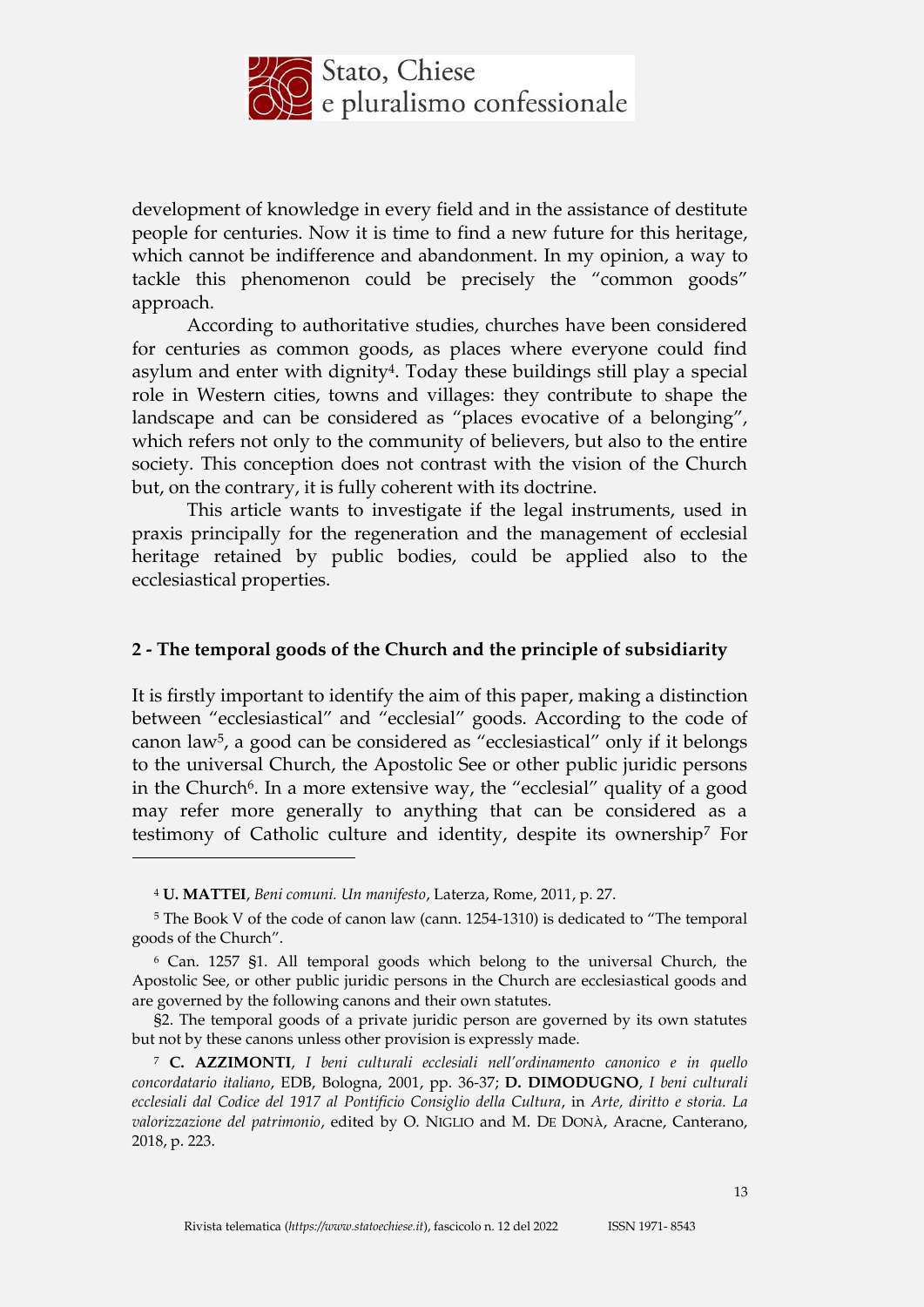

example, in Italy, a church can be a public good (i.e., owned by the municipality), an ecclesiastical good (i.e., a parish church, owned by the parish itself) or a private one (i.e., owned by a physical or a private juridic person).

The peculiarity of the temporal goods of the Church consists in their finalization to three specific purposes: worship, support of the clergy and charity, especially toward the needy<sup>8</sup>. This last aim implicitly recognises a kind of "social function" to ecclesiastical property<sup>9</sup>. It thus means that, if the worship fails, the ecclesiastical authorities can reuse these goods to cope with the poverty of our times, that does not consist only in the lack of money, but also lack of culture and relationships.

Secondly, the principle of subsidiarity<sup>10</sup>, introduced into the Italian constitution in 2001 as a legal basis to justify the participation of citizens in the public administration<sup>11</sup>, has been affirmed by the social doctrine of the

<sup>8</sup> Can. 1254, § 1. To pursue its proper purposes, the Catholic Church by innate right is able to acquire, retain, administer, and alienate temporal goods independently from civil power.

<sup>§</sup> 2. The proper purposes are principally: to order divine worship, to care for the decent support of the clergy and other ministers, and to exercise works of the sacred apostolate and of charity, especially toward the needy.

<sup>9</sup> **C. BEGUS**, *Diritto patrimoniale canonico*, Lateran University Press, Vatican City, 2007, p. 36.

<sup>&</sup>lt;sup>10</sup> On the principle of horizontal subsidiarity in the Italian legal experience, see, among others, **G.U. RESCIGNO**, *Principio di sussidiarietà orizzontale e diritti sociali*, in *Diritto pubblico*, 8, no. 1 (2002), pp. 5-50; **A. ALBANESE**, *Il principio di sussidiarietà orizzontale: autonomia sociale e compiti pubblici*, in *ibidem*, pp. 51-84; **I. MASSA PINTO**, *Il principio di sussidiarietà: profili storici e costituzionali*, Jovene, Naples, 2003; **P. DE CARLI**, *Ripercussioni legislative del principio di sussidiarietà orizzontale*, in *Amministrare*, 34, no. 2 (2004), pp. 275- 286; G. BRUNETTA, S. MORONI, eds., *La città intraprendente: comunità contrattuali e sussidiarietà orizzontale*, Carocci, Rome, 2011; **L. D'ANDREA**, *Il principio di sussidiarietà tra radice personalistica e funzione conformativa del sistema normativo*, in *Iustitia,* 64, no. 2 (2011), pp. 249-262; **G. MACDONALD**, *Sussidiarietà orizzontale: cittadini attivi nella cura dei beni comuni*, Aracne, Canterano, 2018; R. REALDON, ed., *La sussidiarietà orizzontale nel titolo V della Costituzione e la sussidiarietà generativa: verso l'auto-organizzazione della società civile istituente. Atti del convegno "Sussidiarietà orizzontale nel titolo V della Costituzione. L'autoamministrazione" (20 settembre 2017 - Facoltà di Giurisprudenza - Università degli Studi di Verona)*, Wolters Kluwer, Milan, 2018; **P. DURET**, *L'amministrazione della società e l'emersione del principio della sussidiarietà sociale*, in *Amministrare* 48, no. 2 (2018), pp. 219- 233; **F. TRIMARCHI BANFI**, *La sussidiarietà orizzontale*, *ibidem*, pp. 211-218.

<sup>11</sup> Article 118, par. 4 of the Italian Constitution states: "State, Regions, Metropolitan Cities, Provinces and Municipalities favour the autonomous initiative of individual and associated citizens to carry out activities of general interest, on the basis of the principle of subsidiarity".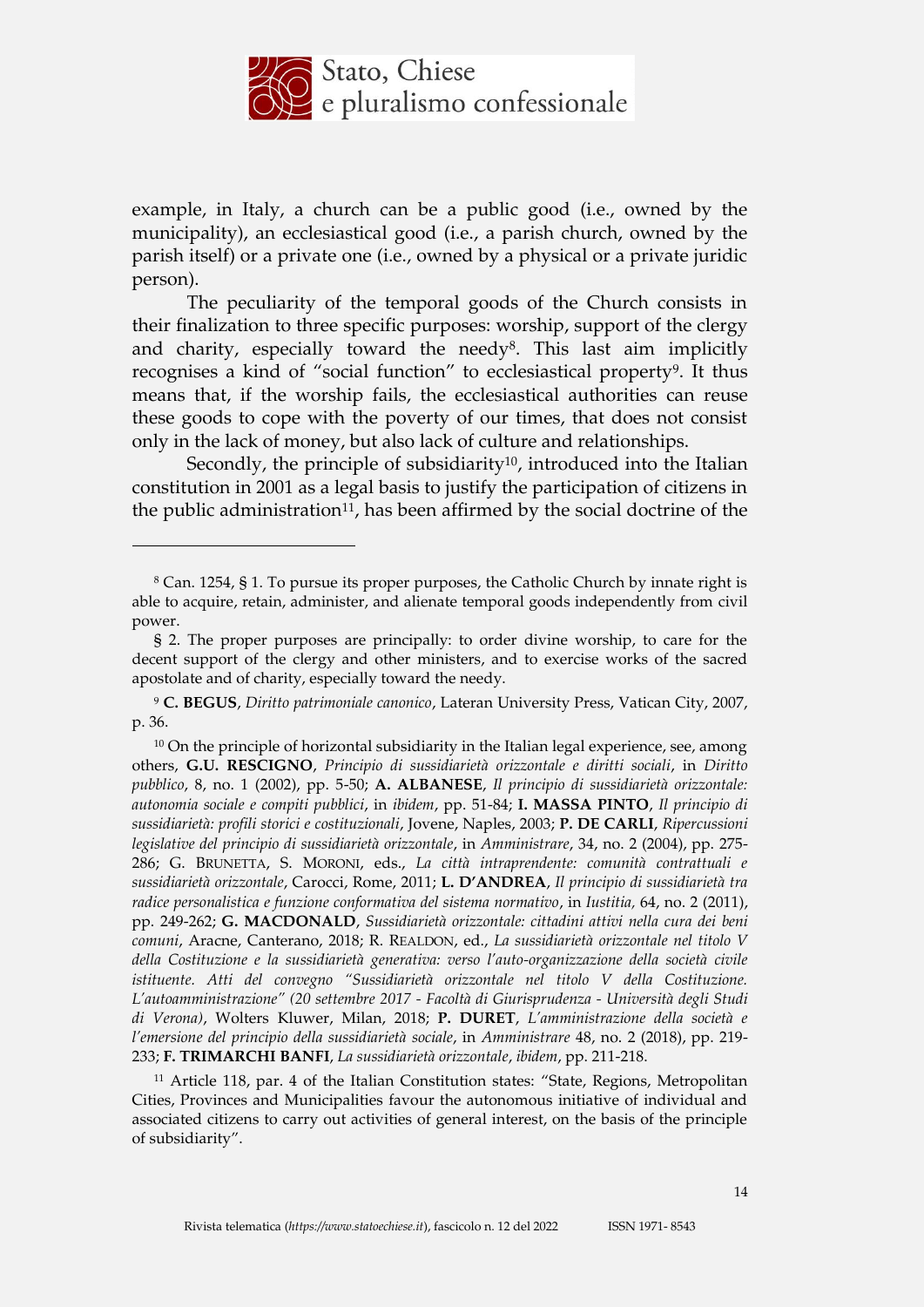

Church since the *magisterium* of Pope Leo XIII and Pope Pius XI, with specific reference to the associations of workers and their important role played for the whole society12.

More recently, Pope John Paul II stated that:

"Malfunctions and defects in the Social Assistance State are the result of an inadequate understanding of the tasks proper to the State. Here again the principle of subsidiarity must be respected: a community of a higher order should not interfere in the internal life of a community of a lower order, depriving the latter of its functions, but it should rather support it in case of need and help to coordinate its activity with the activities of the rest of society, always with a view to the common good"13.

Through this strong assertion, not only does the Catholic Church recognise this principle within its own organization, but it also affirms the aim of spreading it within the different States. So, it is possible to argue that the idea of involving the community in the reuse of ecclesiastical heritage is perfectly coherent with the doctrine of the Church, that intends to enhance the spontaneous birth of associations of active believers and citizens, that can cooperate all together "for the promotion of mankind and the good of the country"14. Furthermore, the concept of social function of private property, is well-known by the Church and it was related, during the Second Vatican Council, to the "common destination of earthly goods"15.

Lastly, in the Apostolic Exhortation *Evangelii Gaudium* Pope Francis underlined the prevalence of time over space ("time is greater than space"). It follows that "initiating processes [is more important] than possessing spaces"16. Practically, the Catholic Church should open its arms (and its properties) to a wider community, going along with the needs emerging from the people and supporting bottom-up initiatives.

 $\overline{a}$ 

<sup>12</sup> **LEO XIII**, Enciclycal *Rerum novarum* on capital and labor, 15th May 1891, no. 39; **PIUS XI**, Encyclical Letter *Quadragesimo anno*, 15th May 1931, no. 29-38; 80-81.

<sup>13</sup> **JOHN PAUL II**, Encyclical Letter *Centesimus annus*, 1st May 1991, no. 48.

<sup>14</sup> This expression quotes Article 1 of the "Villa Madama Agreement", a new concordat signed between Italy and Holy See on 18th February 1984.

<sup>15</sup> **PAUL VI**, *Gaudium et spes*, *Pastoral constitution on the Church in the modern world*, 7th December 1965, no. 70: "By its very nature private property has a social quality which is based on the law of the common destination of earthly goods".

<sup>16</sup> **FRANCIS**, *Apostolic Exhortation Evangelii Gaudium to the bishops, clergy, consecrated persons and the lay faithful on the proclamation of the gospel in today's world*, 24th November 2013, no. 223.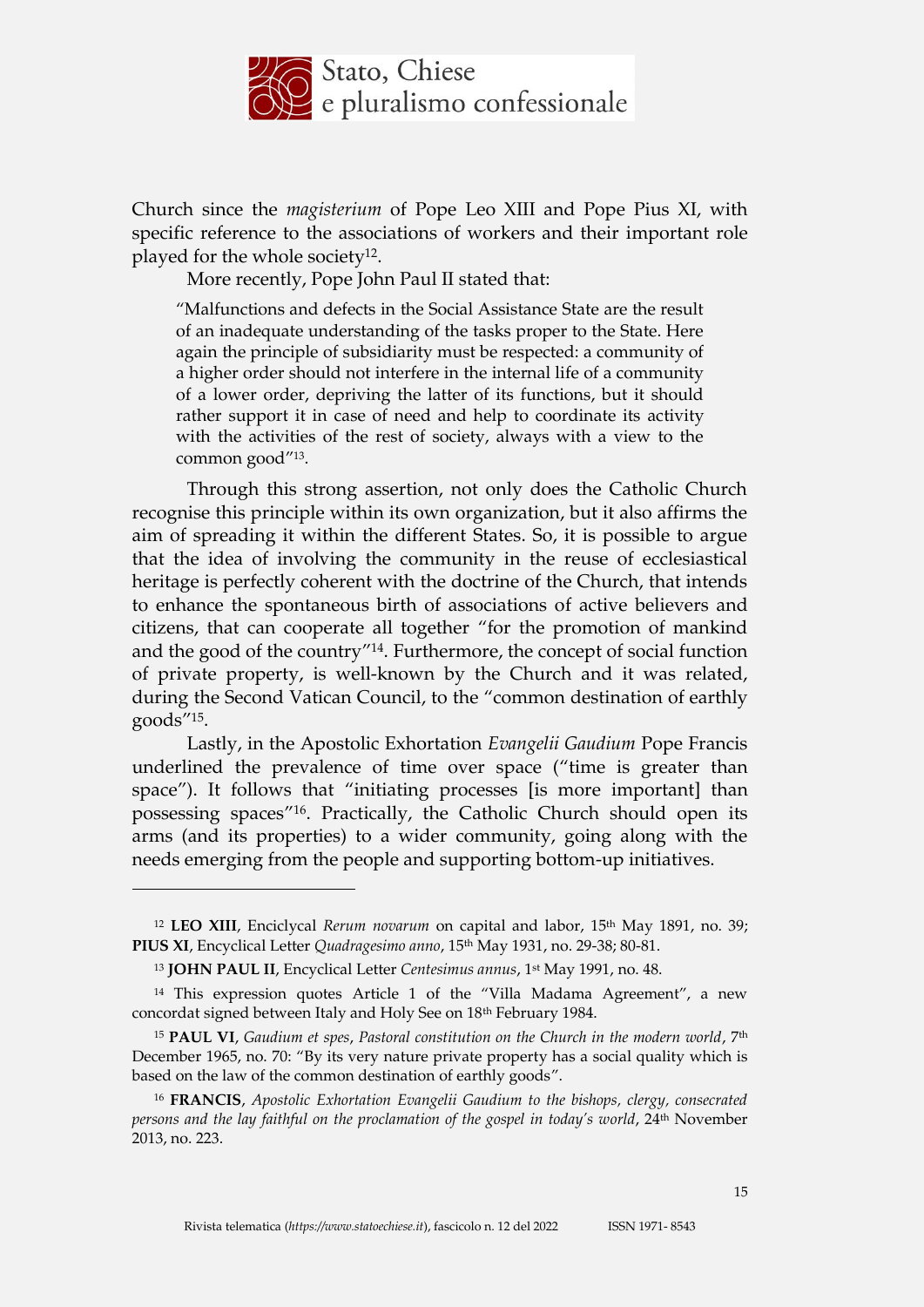

All these elements constitute clear evidence of the fact that the theory of common goods and the constant teaching of the Church are fully compatible.

#### **3 - The notion of common goods in Italy**

<u>.</u>

In Italy, the debate about common goods <sup>17</sup> is mainly due to the "Rodotà Commission", uncharged by the government in 2007 to draft a law

<sup>&</sup>lt;sup>17</sup> For an overview of the most recent contributions on common goods in the Italian juridical debate, in addition to the already mentioned **U. MATTEI**, *Beni comuni. Un manifesto*, see also **P. MADDALENA**, *I beni comuni nel codice civile, nella tradizione romanistica e nella Costituzione della Repubblica Italiana*, in *federalismi.it*, 9, no. 19 (2011), pp. 1-18; **A. CIERVO**, *I beni comuni*, Ediesse, Rome, 2012; M.R. MARELLA, ed., *Oltre il pubblico e il privato: per un diritto dei beni comuni*, Ombre corte, Verona, 2012; **S. RODOTÀ**, *Il diritto di avere diritti*, GLF editori; Laterza, Rome; Bari, 2012; **A. ALGOSTINO**, *Riflessioni sui beni comuni tra il "pubblico" e la Costituzione*, *Costituzionalismo.it*, no. 3 (2013), pp. 1-43; **A. LUCARELLI**, *La democrazia dei beni comuni: nuove frontiere del diritto pubblico*, GLF editori; Laterza, Rome; Bari, 2013; **S. RODOTÀ**, *Il terribile diritto: studi sulla proprietà privata e i beni comuni*, Il mulino, Bologna, 2013; N. GENGA, M. PROSPERO, G. TEODORO, eds., *I beni comuni tra costituzionalismo e ideologia*, Giappichelli, Turin, 2014; **A. LUCARELLI**, *Beni comuni. Contributo per una teoria giuridica*, in *Costituzionalismo.it*, 12, no. 3 (2014), pp. 1-40; **D. MONE**, *La categoria dei beni comuni nell'ordinamento giuridico italiano: un paradigma per la lettura del regime dei beni pubblici alla luce della Costituzione*, in *Rassegna di diritto pubblico europeo*, 13, no. 2 (2014), pp. 63-126; G. ARENA, C. IAIONE, eds., *L'età della condivisione: la collaborazione fra cittadini e amministrazione per i beni comuni*, Carocci; Forum terzo settore; Laboratorio per la sussidiarietà, Rome, 2015; U. BRECCIA, G. COLOMBINI, E. NAVARRETTA, R. ROMBOLI, eds., *I beni comuni: seminario congiunto della Scuola di dottorato in scienze giuridiche: programma di diritto privato, programma di diritto pubblico e dell'economia, programma di giustizia costituzionale e diritti fondamentali: Università di Pisa, 12-13 ottobre 2012*, Pisa University Press, Pisa, 2015; L. SACCONI, S. OTTONE, eds., *Beni comuni e cooperazione*, Bologna, Il mulino, 2015; M. BOMBARDELLI, ed., *Prendersi cura dei beni comuni per uscire dalla crisi: nuove risorse e nuovi modelli di amministrazione*, Editoriale scientifica, Naples, 2016; **Q. CAMERLENGO**, *La controversa nozione di bene comune*, in *Diritto e società*, 44, no. 3 (2016), pp. 557-572; **I. CIOLLI**, *Sulla natura giuridica dei beni comuni*, in *ibidem*, pp. 457-482; **L. D'ANDREA**, *I beni comuni tra pubblico e privato*, in *ibidem*, pp. 433-456; **L. NIVARRA**, *Quattro usi di «beni comuni» per una buona discussione*, in *Rivista critica del diritto privato*, 34, no. 1 (2016), pp. 41-62; A. QUARTA, M. SPANÒ, eds., *Beni comuni 2.0: contro-egemonia e nuove istituzioni*, Mimesis, Milan; Udine, 2016; **S. STAIANO**, *«Beni comuni» categoria ideologicamente estenuata*, in *Diritto e società*, 44, no. 3 (2016), pp. 415-432; **F. VIOLA**, *Beni comuni e bene comune*, in *ibidem*, pp. 381-398; **E. VITALE**, *Distinguendo. Un'applicazione alla dottrina dei beni comuni*, in *ibidem*, pp. 399-414; **S. RODOTÀ**, *Verso i beni comuni*, in *Rivista critica del diritto privato*, 35, no. 4 (2017), pp. 495-516; **C. MICCICHÈ**, *Beni comuni: risorse per lo sviluppo sostenibile*, Editoriale Scientifica, Naples, 2018; **R.A. ALBANESE**, *Nel prisma dei beni comuni. Contratto e governo del territorio*, Giappichelli,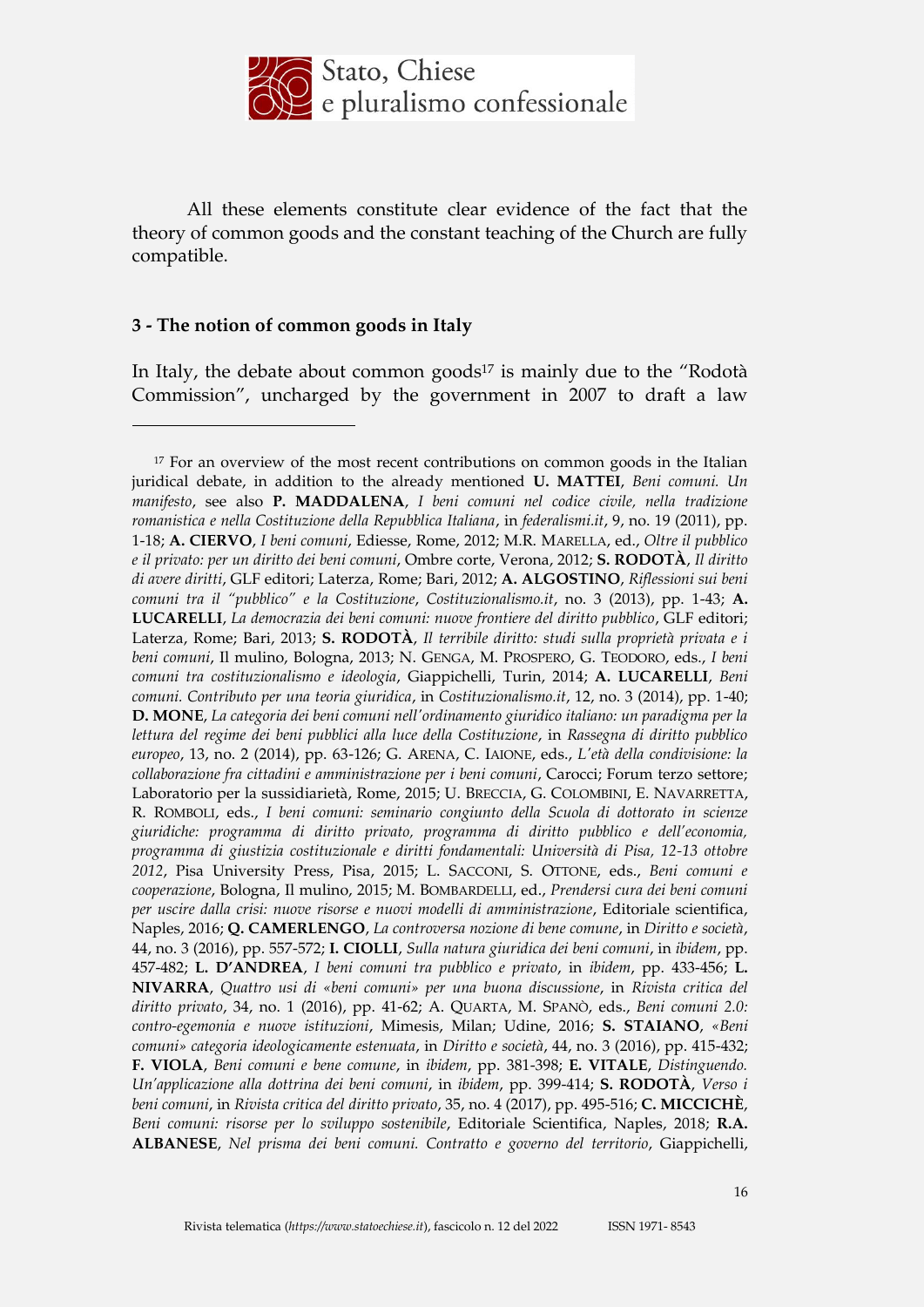

concerning the modification of the Heading II, Title I, Book III of civil code, related to public goods18. According to this proposal, which has not come into force yet, commons are defined as "goods that express functional benefits for the exercise of fundamental rights and the free development of the individual" and that "must be protected and safeguarded by the legal system also for the benefit of future generations". In the following exemplification "archaeological, cultural, environmental goods and other protected landscape areas" were included among others.

The specificity of commons inheres to the fact they are considered as such by the community, despite their legal ownership, which can be public or private, and so also ecclesiastical. The attention is focused more on the use and on the participatory and inclusive processes for the management of that goods than on their legal status. This theorization, also partly endorsed by the jurisprudence of the Constitutional Court<sup>19</sup>

Turin, 2020.

<u>.</u>

<sup>19</sup> In the case law of the Italian Constitutional Court, there are some references to "commons". For example, sentence no. 500 of 29th December 1993, interprets voluntary activities in the light of "a modern vision of the dimension of solidarity, which […] constitutes, on the one hand, a way to contribute to achieving that substantial equality that allows the development of the personality, to which the second paragraph of Article 3 of the Constitution refers, while, on the other hand, it aims to obtain - not only from the State, the entities and the increasingly variegated reality of social formations, but from all citizens - cooperation to achieve essential *common goods*, such as scientific research, artistic and cultural promotion, as well as health". Other references to "commons" can be found in the sentences no. 25, 26 and 27 of 12th January 2011, concerning the admissibility of referendums for the public management of water service, while the concept of "common good" is mentioned in sentences no 29 of  $22<sup>nd</sup>$  January 1957 and no. 54 of  $5<sup>th</sup>$ June 1962 ("social utility in the sense of achieving the *common good*"), in sentence no. 269 of 16th December 1986 (*common good* as "protection of general interests of a democratically oriented community"); in sentences no. 1030 of 27<sup>th</sup> October 1988, no. 102 of 21<sup>st</sup> February 1990 and no. 112 of 24th March 1993 (the airwaves as a *common good*); in sentence no. 112 of 4th April 2011 ("geothermal resources are *common goods*"); in sentence no. 64 of 26th March 2014 (water as *common good*); in sentences no. 151 of 18<sup>th</sup> April 2011, no. 118 of 19<sup>th</sup> March 2019 and no. 82 of 24th March 2021 ("environment as a *common good*"); in sentence no. 179 of 23rd May 2019 ("new relationship between the territorial community and its surrounding environment, within which an awareness of soil as a non-renewable ecosystemic natural resource, essential for environmental balance, capable of expressing a social function and incorporating a plurality of collective interests and utilities, including those of an intergenerational nature"); in sentence no. 40 of 11<sup>th</sup> January 2022 ("loyal cooperation [between State and Regions], oriented towards the *common good*"). See, for an analysis of commons in relation to the principles of the Italian Constitution, **R.** 

<sup>&</sup>lt;sup>18</sup> This draft law has never been approved by the Italian Parliament. Nevertheless, its content was transfused into the draft law of popular initiative, published on the Italian Official Journal of 19th December 2018, no. 294.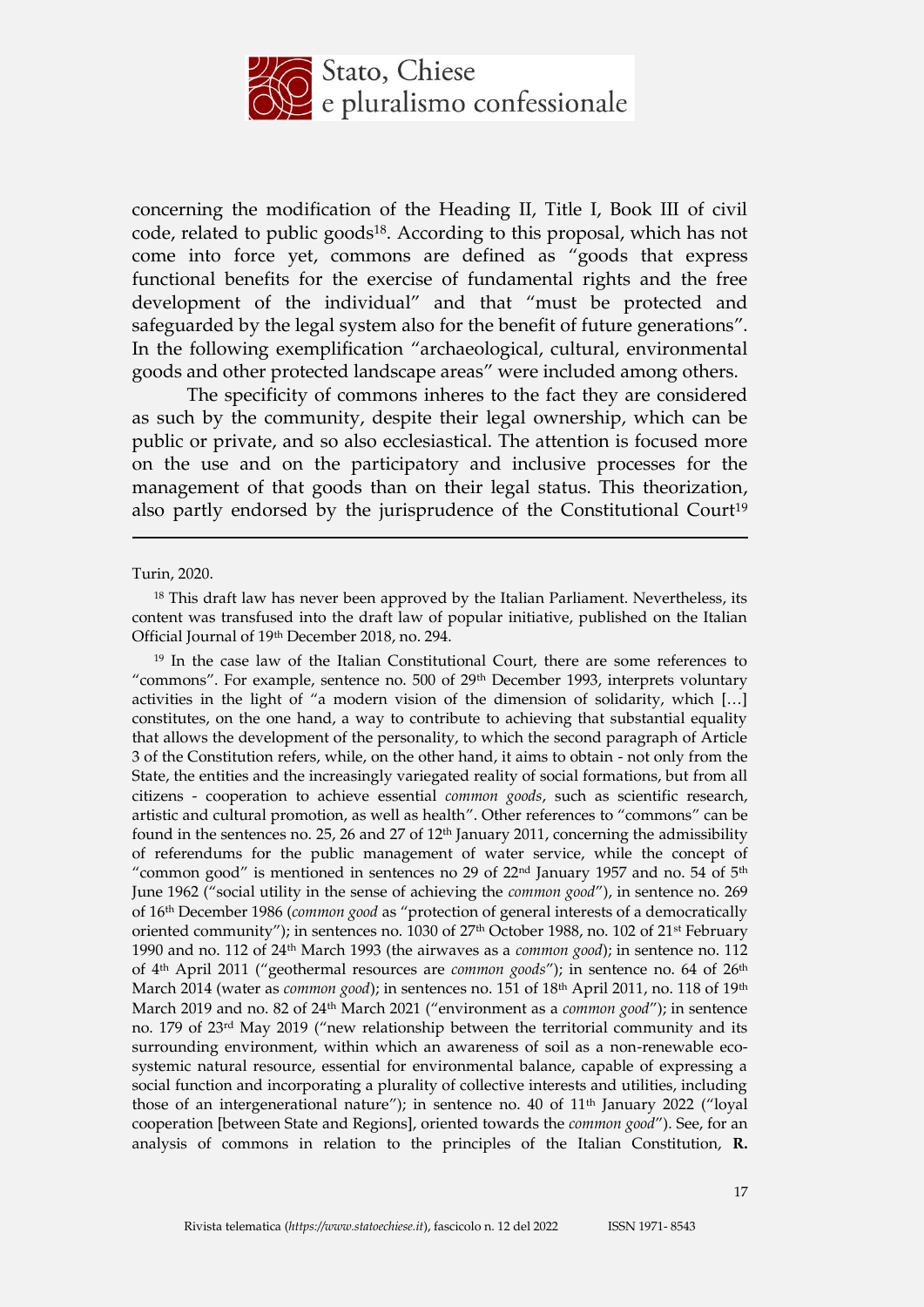

and of the Court of Cassation<sup>20</sup>, intends to implement the social function of property<sup>21</sup>, recognized by Article 42 of the Italian Constitution<sup>22</sup>, in order to pursue interests that do not relate only to the owner of the good.

**BRIGANTI**, *Dimensione costituzionale dei beni comuni tra principi, regole e prassi, in Nomos* 8, no. 2 (2019), pp. 1-38.

<u>.</u>

<sup>20</sup> With reference to the landscape heritage of the fishing valleys of the Venetian lagoon, see Italian Supreme Court of Cassation, SS.UU., sentence no. 3665 of 14<sup>th</sup> February 2011, which attributes to the combined provisions of articles 2, 9 and 42 of the Italian Constitution the «interpretative need to "look" at the theme of public assets beyond a purely patrimonial-proprietary vision to a personal-collectivist perspective. This implies that [...] rather than referring to the State-apparatus, as an individually understood public legal person, reference must be made to the State-collectivity, as an exponential and representative body of the interests of citizenship (collectivity) and as the body responsible for the effective realisation of these interests; in this way, discussing only the dichotomy between public (or state) and private assets means, in a partial way, limiting oneself to the mere identification of the ownership of the assets, leaving aside the unavoidable fact of their classification by virtue of their function and the interests connected to these assets. It follows, therefore, that where immovable property, regardless of ownership, is, by virtue of its intrinsic connotations, in particular those of an environmental and landscape nature, intended for the realisation of the welfare state as outlined above, such property is to be considered, outside the outdated perspective of the roman *dominium* and codified property, "common", that is to say, regardless of the title of ownership, instrumentally connected to the realisation of the interests of all citizens». See, for a comment on this judgment, **C.M. CASCIONE**, *Le Sezioni unite oltre il codice civile. Per un ripensamento della categoria dei beni pubblici*, in *Giurisprudenza italiana*, 47, no. 12 (2011), pp. 2506-2514; **L. CIAFARDINI**, *I beni pubblici "comuni": a proposito delle valli da pesca della laguna di Venezia*, in *Giustizia civile*, 41, no. 12 (2011), pp. 2844-2847**; L. FULCINITI**, *Valli da pesca lagunari. La Cassazione reinterpreta i beni pubblici*, in *Diritto e giurisprudenza agraria, alimentare e dell'ambiente*, 20, no. 7-8 (2011), pp. 476-481; **S. LIETO**, *"Beni comuni", diritti fondamentali e stato sociale. La Corte di Cassazione oltre la prospettiva della proprietà codicistica*, in *Politica del diritto*, 42, no. 2 (2011), pp. 331-350; **G. CAPAREZZA FIGLIA**, *Proprietà e funzione sociale. La problematica dei beni comuni nella giurisprudenza delle Sezioni unite*, in *Rassegna di diritto civile*, 33, no. 2 (2012), pp. 535-549; **E. PELLECCHIA**, *Valori costituzionali e nuova tassonomia dei beni: dal bene pubblico al bene comune*, in *Il Foro italiano,* 137, no. 2 (2012), pp. 573-576.

<sup>21</sup> In the Italian legal system, the social function of property has been studied in relation to several issues, including the promotion of culture, the valorisation of cultural heritage and the identification of the new category of common goods. See, among others, **G. ROLLA**, *Beni culturali e funzione sociale*, in *Le Regioni*, 15, no. 1-2 (1987), pp. 53-71; **G. AREZZO DI TRAFILETTI**, *La valorizzazione dei beni culturali di proprietà privata quale attività socialmente utile*, in *L'amministrazione italiana*, 60, no. 7-8 (2005), pp. 972-976; **A. LUCARELLI**, *Beni comuni e funzione sociale della proprietà. Il ruolo del Comune*, in L. SACCONI, S. OTTONE, eds., *Beni comuni e cooperazione*, cit., pp. 111-122; **A. LAZZARO**, *Valorizzazione dei beni culturali e funzione sociale*, in *Diritto e processo amministrativo*, 9, no. 4 (2015), pp. 1213-1267; **F. LONGOBUCCO**, *Beni culturali e conformazione dei rapporti tra privati: quando la proprieta obbliga*, in *Politica del diritto*, 47, no. 4 (2016), pp. 547-562; **A.**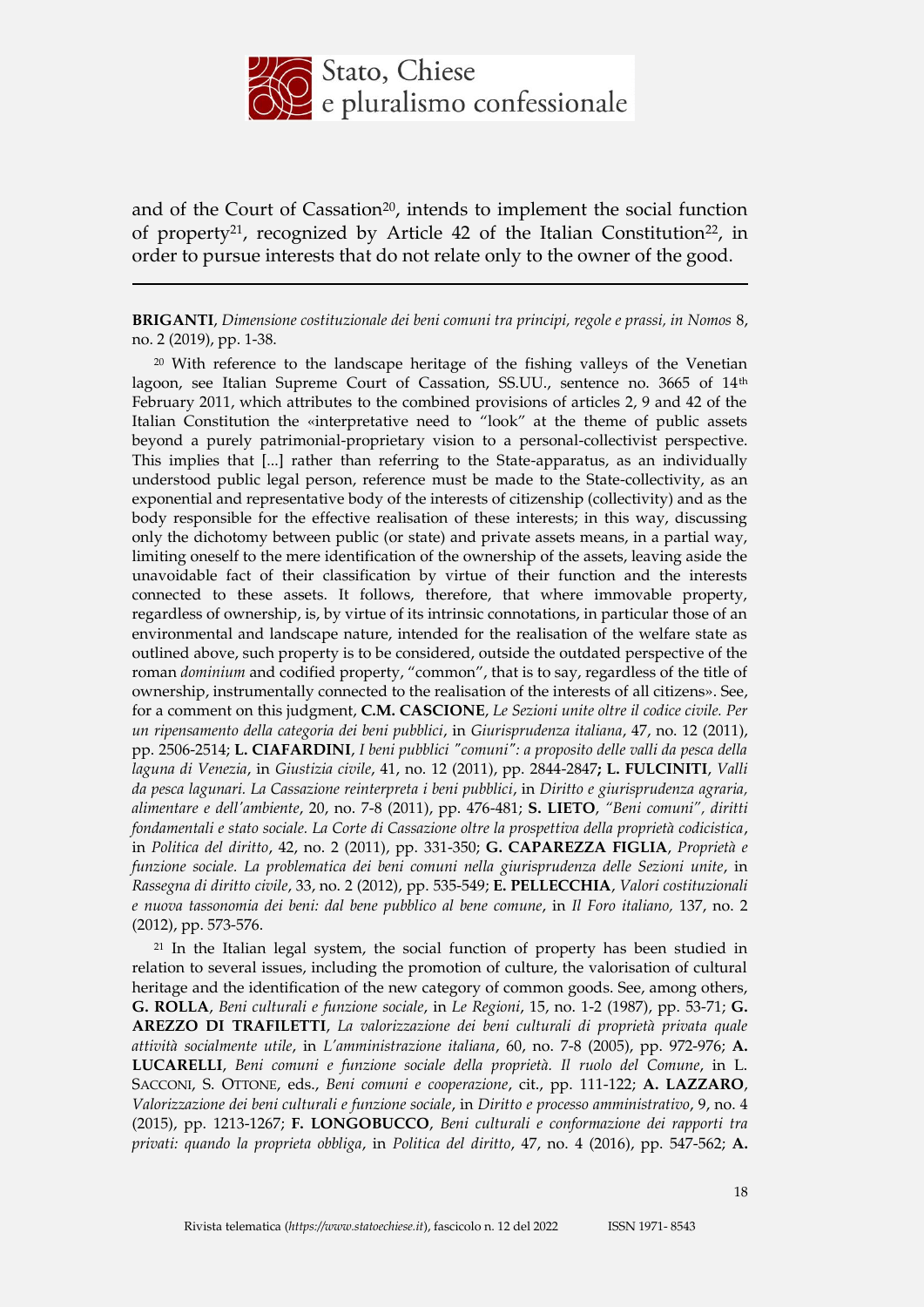

A special place within this wide category is taken by cultural heritage, in force of its identity character and landscape values, related to the development of Italian people's culture (Article 9 of the Italian Constitution)23. For this reason, specific restrictions on the use of cultural assets are established by the Legislative Decree no. 42 of 22nd January 2004, Cultural Heritage and Landscape Code<sup>24</sup>, in order to preserve their significance for the community and ensure their social function<sup>25</sup>.

<u>.</u>

<sup>22</sup> Article 42 of the Italian Constitution states that: "Ownership is public or private. Economic goods belong to the State, to bodies or to private individuals. Private property is recognised and guaranteed by law, which determines the ways in which it may be acquired, enjoyed and its limits, with the aim of ensuring its social function and making it accessible to all […]".

<sup>23</sup> See, for a commentary on Article 9 of the Italian Constitution, **F. MERUSI**, *Art. 9*, in G. BRANCA, ed., *Art. 1-12. Principi fondamentali. Commentario della Costituzione*, Vol. I, Zanichelli, Bologna, 1975, pp. 434-460; **S. BARTOLE, R. BIN**, *Art. 9*, in *Commentario breve alla Costituzione*, CEDAM, Padova, 2008, pp. 70-80; **M.A. CABIDDU**, *Il quadro costituzionale*, in M.A. CABIDDU, N. GRASSO, eds., *Diritto dei beni culturali e del paesaggio*, Giappichelli, Turin, 2007, pp. 1-21; **A. MATTIONI**, *Cultura e persona nella Costituzione*, in L. DEGRASSI, ed., *Cultura e istituzioni: la valorizzazione dei beni culturali negli ordinamenti giuridici*, Giuffrè, Milan, 2008, pp. 1-21; **R. CHIARELLI**, *Profili costituzionali del patrimonio culturale*, Giappichelli, Turin, 2010; **F. RIMOLI**, *La dimensione costituzionale del patrimonio culturale: spunti per una rilettura*, in *Rivista giuridica dell'edilizia*, 59, no. 5 (2016), pp. 505- 526; **IDEM**, *Profili costituzionali della tutela del patrimonio culturale*, in E. BATTELLI, B. CORTESE, A. GEMMA, A. MASSARO, eds., *Patrimonio culturale. Profili giuridici e tecniche di tutela*, RomaTrE-Press, Rome, 2017, pp. 91-114.

<sup>24</sup> Examples of limitations established by the Cultural Heritage and Landscape Code are the authorisation to carry out works of any kind on cultural assets, authorisation for change of use, prior authorisation and notification for alienation and the possibility of exercising cultural pre-emption by the State, the Region or other public authorities.

<sup>25</sup> The Italian Court of Cassation, in sentence no. 26496 of 27<sup>th</sup> November 2013, stated that: "The system of protection of the landscape, the environment or the historical and artistic heritage justifies the assertion of limitations to the use of the property of constrained assets in light of the constitutional balance between the interests at stake, which sees some of the faculties of the dominical right recessive in the face of the need to safeguard cultural and environmental values, in implementation of the social function of

**LUCARELLI**, *Crisi della demanialità e funzione sociale dei beni pubblici nella prospettiva costituzionale*. *Verso i beni comuni*, in *Diritto pubblico europeo. Rassegna online*, 2, no. 1 (2016), pp. 131-140; **S. MAROTTA**, *Per una lettura sociologico-giuridica dei beni culturali come beni comuni*, in *Munus*, 6, no. 2 (2016), pp. 439-453; **B. ACCETTURA**, *Politiche di valorizzazione e funzione sociale dei beni culturali. Pratiche di cittadinanza attiva*, in *federalismi.it*, 17, no. 16 (2019), pp. 1-20; **C. NAPOLITANO**, *Il partenariato pubblico-privato nel diritto dei beni culturali: vedute per una sua funzione sociale*, in *Dirittifondamentali.it*, 8, no. 2 (2019), pp. 1-28; **M.C. GIRARDI**, *La funzione sociale nella proprietà pubblica. Comuni, attività regolamentare e diritto alla città*, in *Nomos,* 9, no. 1 (2020), pp. 1-20.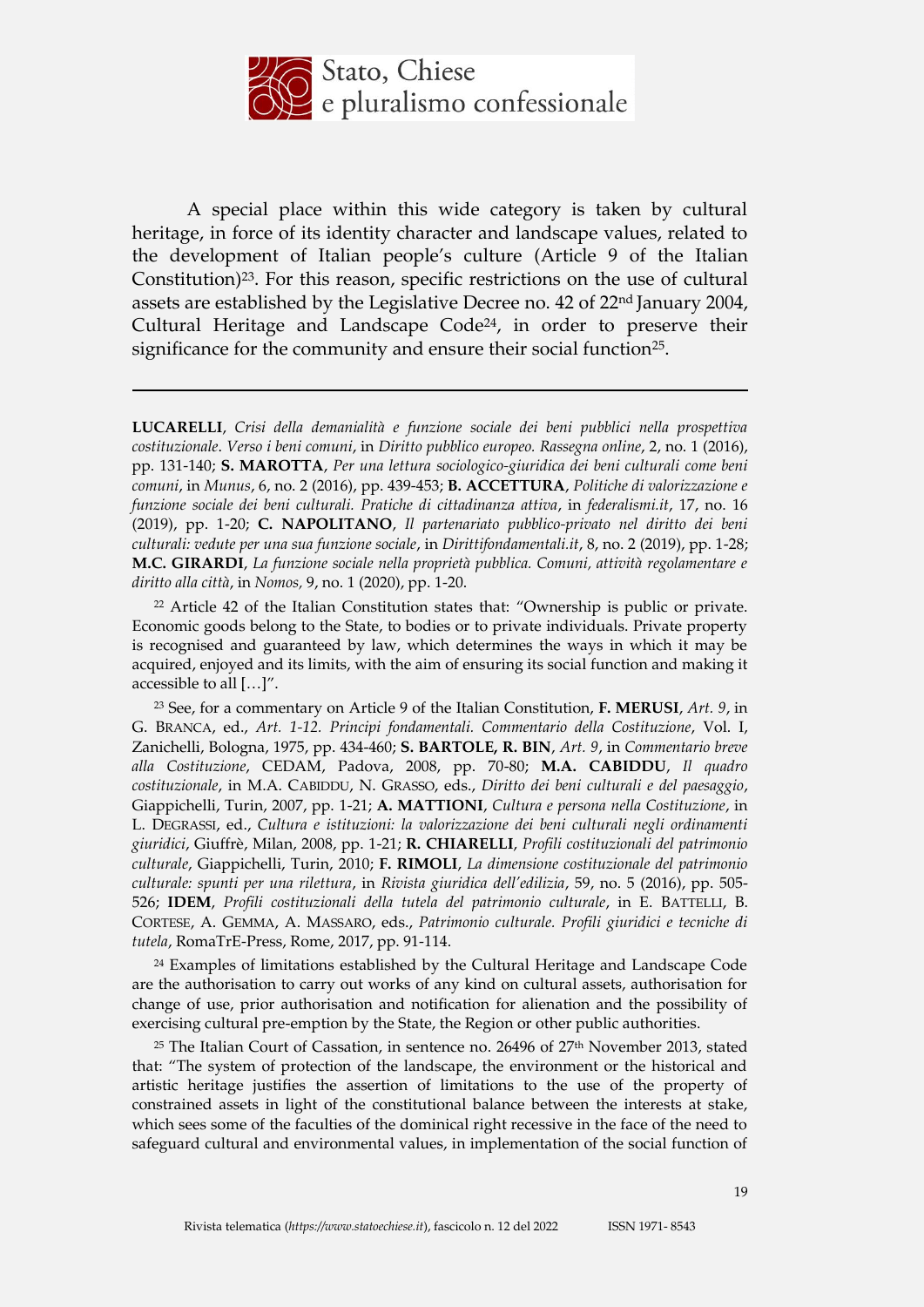

Consequently, both ecclesiastical and ecclesial goods can fall under this notion of commons, for their cultural and social values. Indeed, religion, or at least its history, represents a strong element in the creation of the cultural surrounding of a community. For what concerns the Catholic Church, it is possible to observe a strong and mutual influence with the social context where it operates (the so-called "inculturation"). In fact, it is no coincidence that "cult" and "culture" share the same root in their Latin origin26.

Therefore, the juridical category of commons has been appreciated by some scholars in relation both to the principle of subsidiarity in the Italian Constitution<sup>27</sup> and to the magisterium of the Church, reconnecting it to the principle of dignity of human being28.

Also Pope Francis, in his Apostolic Exhortation *Evangelii Gaudium*, referred to the importance of the value of solidarity and recognized the social function of property and the universal destination of goods as prior to private property, wishing for "structural transformations" that can materialize them even today<sup>29</sup>. Similar statements are presented in later pontifical documents<sup>30</sup>.

property".

<u>.</u>

<sup>27</sup> See, on the principle of horizontal subsidiarity in relation to urban common goods, **G. ARENA**, *Nuove risorse e nuovi modelli di amministrazione*, in M. BOMBARDELLI, ed., *Prendersi cura dei beni comuni per uscire dalla crisi. Nuove risorse e nuovi modelli di amministrazione*, Jovene, Naples, 2016, pp. 283-305; **P. CHIRULLI**, *Sussidiarietà e collaborazione «amministrata» nei beni comuni urbani*, in P. CHIRULLI, C. IAIONE, ed., *La cocittà. Diritto urbano e politiche pubbliche per i beni comuni e la rigenerazione urbana*, Jovene, Naples, 2018, pp. 55-60.

<sup>28</sup> See **C. AMATO**, *I beni comuni. Una questione di paradigma r(el)azionale*, Aracne, Rome 2014.

<sup>29</sup> **FRANCIS**, Apostolic Exhortation *Evangelii Gaudium*, 24th November 2013, no. 189: "Solidarity is a spontaneous reaction by those who recognize that the social function of property and the universal destination of goods are realities which come before private property. The private ownership of goods is justified by the need to protect and increase them, so that they can better serve the common good; for this reason, solidarity must be lived as the decision to restore to the poor what belongs to them. These convictions and habits of solidarity, when they are put into practice, open the way to other structural transformations and make them possible".

<sup>30</sup> See **FRANCIS**, *Encyclical letter Laudato si' on care for our common home*, 24th May 2015, no. 93; **FRANCIS**, *Encyclical letter Fratelli tutti on fraternity and social friendship*, 3rd October 2020, no. 118-120.

<sup>26</sup> Both the terms "*cultŭs*" and "*cultūra*" derives from the verb *cŏlo, cŏlis, colui, cultum, cŏlĕre*, that means "to cultivate".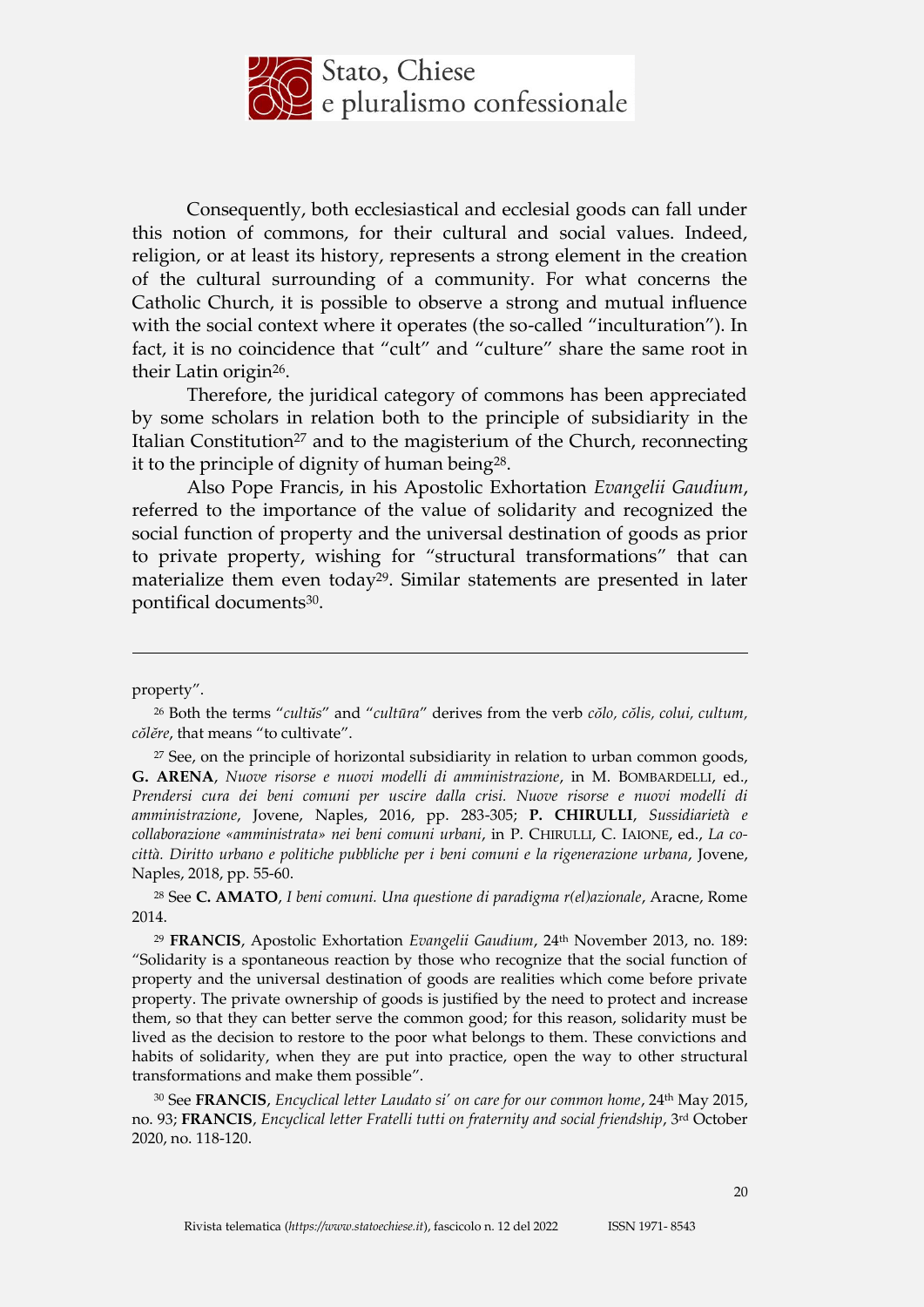

Consequently, this recent juridical taxonomy can be considered not only compatible with the vision and the spiritual purposes of the Church (the salvation of souls), but it can also recall its primitive organization, where "everything [...] was held in common"<sup>31</sup>.

In order to concretely apply all these principles to ecclesiastical properties, when the use for worship or other religious activities ceases, i.e. a social function recognised and protected by the State in relation to Articles 19 and 42 of the Italian Constitution<sup>32</sup>, a new destination should be sought to bind these goods to. This constraint should respond to a different social or cultural interest, protected by another constitutional right (such as the promotion of culture, intergenerational solidarity, health protection, social assistance, job opportunities creation, etc.). The new use could thus be identified through participatory processes that bring out the needs of a wider community, not only of believers, but of the entire civil society.

### **4 - Some practical cases of ecclesiastical heritage as common goods in Italy**

Even before and beyond the theorization of places of worship as common goods, some cases have been found in practice in Italy.

<sup>31</sup> Acts 4:32 "The whole group of believers was united, heart and soul; no one claimed private ownership of any possessions, as everything they owned was held in common".

<sup>&</sup>lt;sup>32</sup> In favour of referring the destination constraint on buildings intended for the public exercise of Catholic worship, contained in Article 831, par. 2 of the Italian Civil Code, to Article 42 of the Italian Constitution, see **A. ALBISETTI**, *Brevi note in tema di 'deputatio ad cultum publicum' e art. 42 della Costituzione*, in *Il diritto ecclesiastico*, 87, 1976, pp. 143-146; **L. ZANNOTTI**, *Stato sociale, edilizia di culto e pluralismo religioso: contributo allo studio della problematica del dissenso religioso*, Giuffrè, Milan, 1990, pp. 120-124; **V. MARANO**, *Regime proprietario e limiti di utilizzazione degli edifici di culto*, in *Quaderni di diritto e politica ecclesiastica*, 18, no. 1 (2010), p. 96; **A. BETTETINI**, *Gli enti e i beni ecclesiastici: art. 831*, Giuffrè, Milan, 2013, p. 174. According to **G. CASUSCELLI**, *Calamità naturali, opere pubbliche ed edifici di culto*, in *Il diritto ecclesiastico*, 89, 1978, p. 378, the social function of places of worship takes concrete form in «the public and associated exercise of worship (Article 19 of the Constitution), in order to contribute to the spiritual progress (Article 4, par. 2 of the Constitution) of the *cives-fideles*, i.e. not of the indistinct generality of citizens, but of a "category" formally identified on the basis of religious affiliation».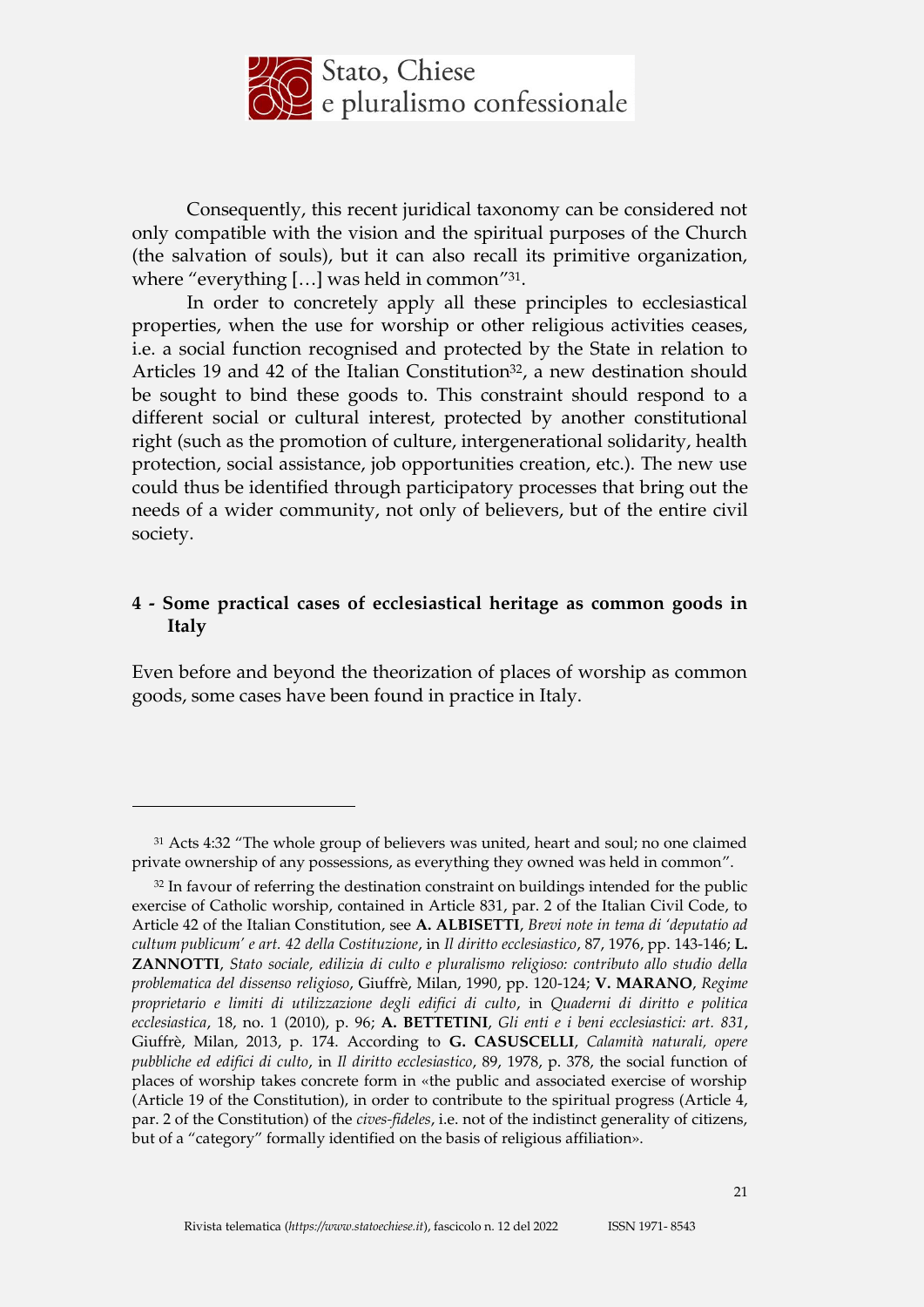

About 100,000 places of worship are esteemed existing in Italy<sup>33</sup>, more than 600,000 in Europe<sup>34</sup>. According to several studies, nearly 70% of the whole cultural heritage in Italy is related to the Catholic Church<sup>35</sup>.

For the purpose of this paper, I refer principally to a series of case studies located in the Diocese of Turin. This Diocese is quite big and it is set in the North-West of Italy<sup>36</sup>; it covers a population of 2,001,090 inhabitants,  $1,992,790$  of which are baptised<sup>37</sup>. In thirty years, between

<u>.</u>

<sup>36</sup> The territorial surface of the Diocese of Turin convers 3.540 km<sup>2</sup> and 137 municipalities in the Metropolitan City of Turin, 6 in the Province of Asti and 15 in the Province of Cuneo. See, Cancelleria della Curia Metropolitana, *Guida dell'Arcidiocesi di Torino 2014*, Opera Diocesana della Preservazione della Fede - Buona Stampa, Turin, 2014, p. 795.

<sup>37</sup> **SEGRETERIA DI STATO VATICANO, UFFICIO CENTRALE DI STATISTICA** 

<sup>33</sup> **P. COLOMBO, G. SANTI**, *I beni culturali ecclesiastici in Italia*, in *Aggiornamenti sociali*, 9-10 (1990), pp. 651-652; **G. SANTI**, *Conservazione, tutela e valorizzazione degli edifici di culto*, in *L'edilizia di culto: profili giuridici. Atti del convegno di studi. Università cattolica del Sacro Cuore, Milano, 22-23 giugno 1994*, edited by C. MINELLI, Vita e Pensiero, Milan, 1995, p. 66, estimate 95,000 Catholic churches in Italy, of which 30,000 are parish churches and 65,000 subsidiary churches. On the property front, 91,600 would belong to about 26,000 ecclesiastical bodies (parishes and religious institutes), while 2,100 would belong to public bodies. At the moment, the website BeWeb (*https://beweb.chiesacattolica.it/?l=en\_GB*) has surveyed more than 66.000 places of worship owned by ecclesiastical bodies of the "hierarchical Church" (mainly Dioceses and Parishes) but this amount doesn't count the places of worship belonging to institutes of consecrated life.

<sup>34</sup> **T. COOMANS, L. GROOTSWAGERS**, *Future of Religious Heritage and the Benefits of European Cooperation*, in *Tourism, Pilgrimage and Intercultural Dialogue*, edited by D. VIDAL-CASELLAS, S. AULET, N. CROUS-COSTA, CABI, Wallingford, Oxfordshire, 2019, p. 160.

<sup>35</sup> According to **N. ASSINI, G. CORDINI**, *I beni culturali e paesaggistici: diritto interno, comunitario, comparato e internazionale*, CEDAM, Padua, 2006, p. 79, "the Catholic Church in Italy, in its different expressions, dioceses, parishes, sanctuaries, religious provinces and related institutions, confraternities, associations and lay movements, owns by far the most part of the cultural heritage of the country [...] and it is supposed to exceed 70% of the national heritage". The same conclusion is also reached by **R. BORIO DI TIGLIOLE**, *La legislazione italiana dei beni culturali. Con particolare riferimento ai beni culturali ecclesiastici*, Giuffrè, Milan, 2018, p. 91; **A.G. CHIZZONITI**, *Il patrimonio immobiliare della Chiesa di interesse culturale: risorsa o zavorra?*, in *Rigore e curiosità. Scritti in memoria di Maria Grazia Folliero*, edited by G. D'ANGELO, Giappichelli, Turin, 2018, Vol. I, p. 183, and **N. GULLO**, *Art. 9. Beni culturali di interesse religioso* in *Codice dei beni culturali e del paesaggio*, edited by M.A. SANDULLI, 3th ed., Giuffrè Francis Lefebvre, Milan, 2019, p. 90. According to **F. ALVINO, C. PETRILLO**, *La gestione dei beni culturali ecclesiastici*, in *La gestione e la valorizzazione dei beni artistici e culturali nella prospettiva aziendale. Atti del convegno svoltosi a Siena, 30-31 ottobre 1998*, edited by ACCADEMIA ITALIANA DI ECONOMIA AZIENDALE, CLUEB, Bologna, 1998, p. 593, ecclesiastical cultural assets would represent about 80% of the national cultural and artistic heritage.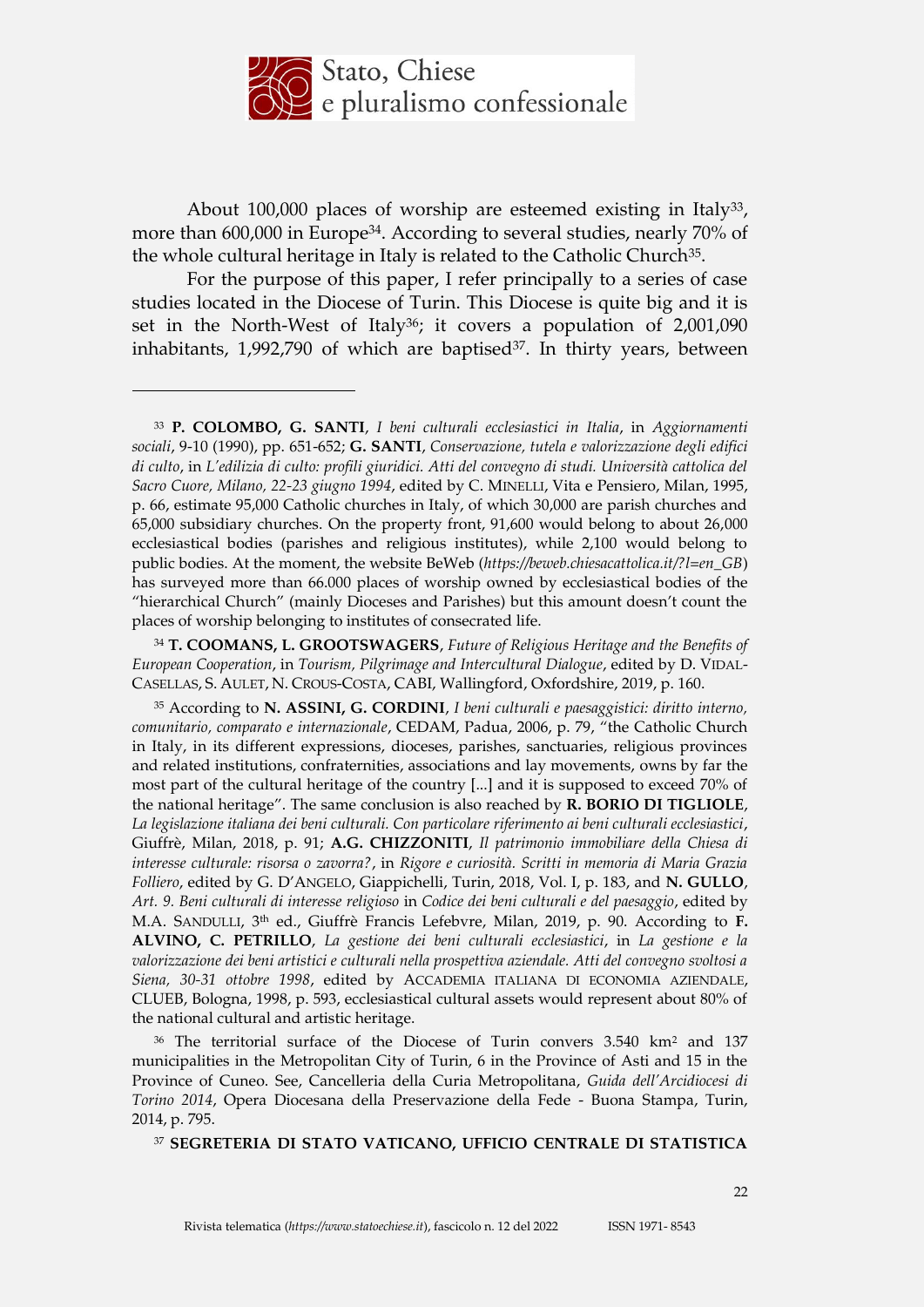

1978 and 2019, 98 decrees *de profanando* have been issued by the bishop38, concerning 47 churches, 38 oratories and 13 chapels. This means the reduction of places of worship to profane use is not a new phenomenon, even if it is possible to notice peaks of cases in 1990 and 2008. 39 out of 98 buildings have been formally declared as cultural heritage by an express measure, and 22 more can be presumed to be such, making a total of 62%.

The significant number of dismissed oratories - which are places of worship of religious communities - reveals that a wide number of religious houses have been closed: these are the most fragile assets. The communities of consecrated life are decreasing in their members, so that often the only solution seems to be the alienation of these buildings to real estate speculators, who may transform them into luxury apartments, hotels or spas. Indeed, the "religious Church" (Institutes of Consecrated Life and Societies of Apostolic Life) is completely autonomous and cannot be sustained by the "8 per mille", a mechanism adopted in 1990 in Italy to support religious organizations through a percent of revenues from taxes. These funds are reserved only to the "hierarchical Church" (Italian Episcopal Conference and, through it, Dioceses and Parishes). These communities are thus driven to sell their assets when only few members remain and there are no other ways to recover livelihoods. According to recent literature, if trends do not invert, all Italian convents will be closed by 204639. This is a problem that must interrogate both the Church and public authorities. An international conference on this topic took place in Rome in spring 202240.

**DELLA CHIESA CATTOLICA**, *Annuario Pontificio per l'anno 2020*, Libreria Editrice Vaticana, Città del Vaticano, 2020, p. 740. These data are updated to the 31st of December 2018.

<sup>38</sup> These decrees found their legal basis on can. 1222, § 2, of the 1983 code of canon law, that states: "Where other grave causes suggest that a church no longer be used for divine worship, the diocesan bishop, after having heard the presbyteral council, can relegate it to profane but not sordid use, with the consent of those who legitimately claim rights for themselves in the church and provided that the good of souls suffers no detriment thereby".

<sup>39</sup> **F. GIANI**, *Immobili ecclesiastici, nuova frontiera per l'impresa sociale*, in *Vita*, 26, no. 7-8 (2019), p. 69.

<sup>40</sup> I refer to the "Charism and creativity" international conference on catalogues, management and innovation regarding the cultural heritage of institutes of consecrated life, promoted by the Pontifical Council of Culture and the Congregation for Institutes of Consecrated Life and Societies of Apostolic Life, that took place at the Pontifical University Antonianum in Rome, on 4<sup>th</sup> and 5<sup>th</sup> May 2022. For further information, visit the official website: *www.carismaecreativita.net*, while, for a first comment on the outcome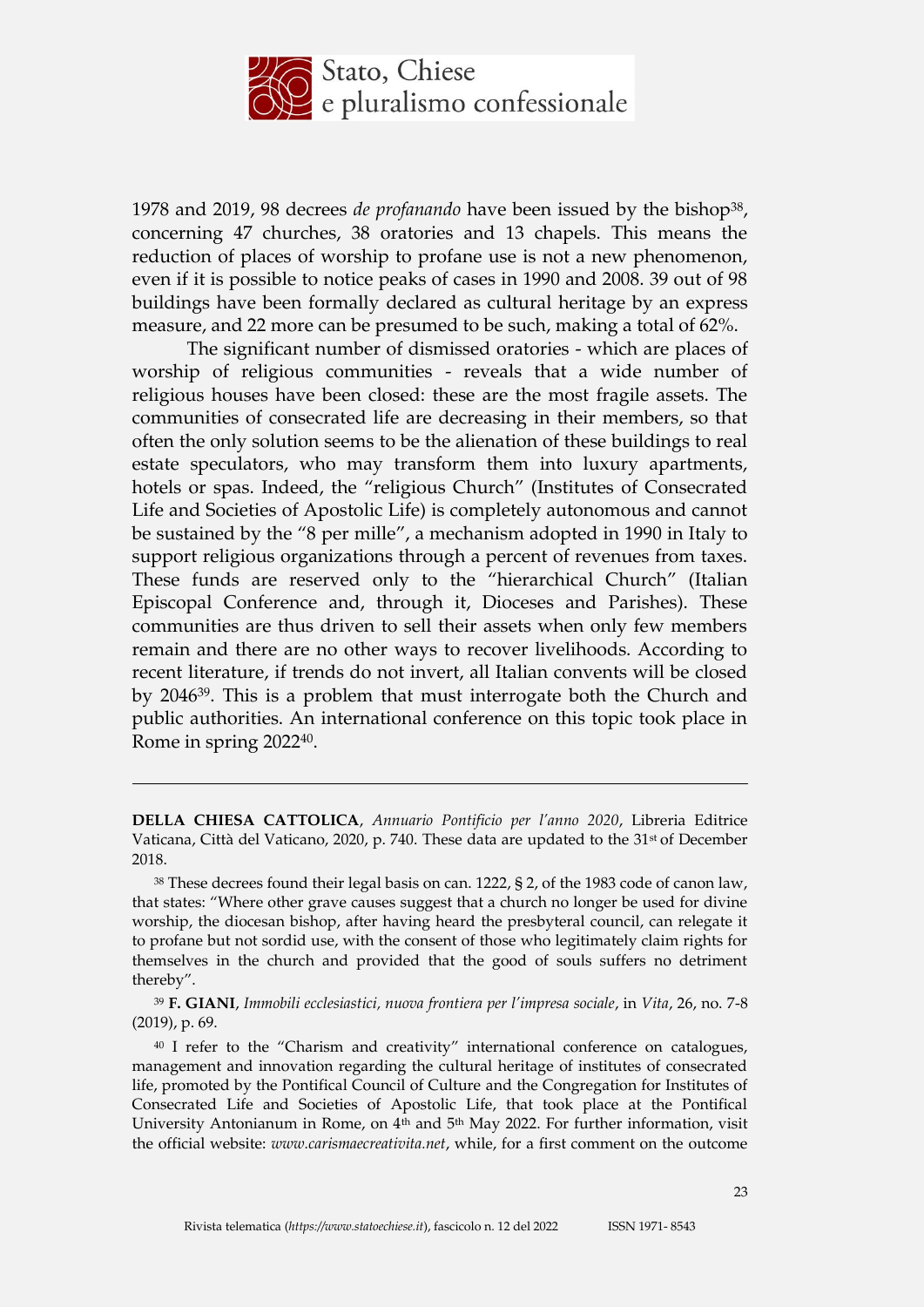

According to the case studies analysed in this research, it is possible to distinguish some legal instruments that implement the new uses. They consist mainly in gifts to municipalities, free loans to other Christian communities (Orthodox or linguistic groups of Catholics) and sales to private actors (especially the former houses of religious communities). However, the most interesting aspect consists in the change of ownership: if originally 66 goods belonged to ecclesiastical bodies (49 to parishes and confraternities, 17 to religious communities), after the reduction to profane use only 25 are still in ecclesiastical hands. In particular, the property has been transferred mainly to Municipalities or to privates. Moreover, in all these cases, the involvement of the community in the decisions, as considered in the theory of commons, was insufficient when not completely absent or limited to the assent of the Parish Pastoral Council.

Nevertheless, in few cases the consideration of places of worship as commons emerges in the use of peculiar legal instruments and in the role played by the community in activating the process, in accordance with a bottom-up approach. A practical way has been the use of "collaboration pacts", which are agreements between public administration and citizens on the management of urban commons, with mutual rights and duties, stipulated in accordance with a general framework provided by a municipal regulation<sup>41</sup>, directly implementing the principle of horizontal subsidiarity enshrined in Article 118, par. 4 of the Constitution. These pacts can be signed in regard to churches which are still used both for liturgical and for profane functions.

For example, in the case of the Golden Cross church in Rivoli, a town of about 50,000 inhabitants in the metropolitan area of Turin, a collaboration pact has been signed between the Municipality, owner of the

of the conference, see **D. DIMODUGNO**, *"Carisma e Creatività": dalla presentazione di casi e buone pratiche verso nuovi scenari per il patrimonio culturale delle comunità di vita consacrata*, in *Themaprogetto.it*, 13th May 2022, *https://www.themaprogetto.it/carisma-e-creativita-dalla-pre sentazione-di-casi-e-buone-pratiche-verso-nuovi-scenari-per-il-patrimonio-culturale-delle-comunit a-di-vita-consacrata/*; **A. LONGHI**, *Gli spazi dei carismi, l'appello alla creatività*, in *Il giornale dell'architettura*, 17th May 2022, *https://ilgiornaledellarchitettura.com/2022/05/17/gli-spazi-deicarismi-lappello-alla-creativita/*.

<sup>41</sup> See, on the municipal regulations for the management of urban commons, **F. GIGLIONI**, *I regolamenti comunali per la gestione dei beni comuni urbani come laboratorio per un nuovo diritto delle città*, in *Munus*, 6, no. 2 (2016), pp. 271-313; **R.A. ALBANESE**, *Nel prisma dei beni comuni*, cit., pp. 247-284; **R.A. ALBANESE, E. MICHELAZZO**, *Manuale di diritto dei beni comuni urbani*, Celid, Turin, 2020, pp. 25-257.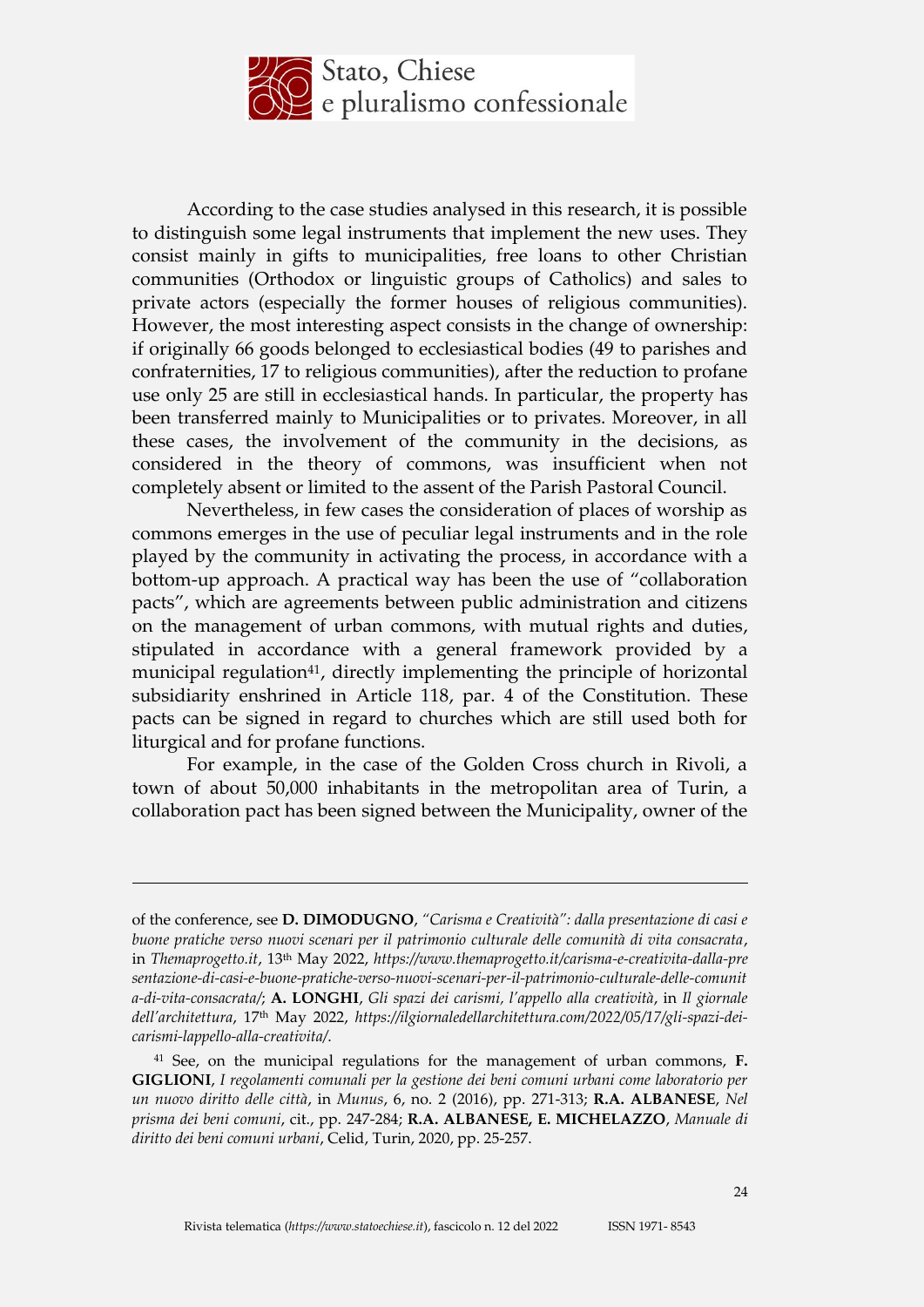

building, and the Golden Cross association, with the aim to maintain and manage this cemeterial church for liturgical purposes<sup>42</sup>.

More complex is the case of Saint Remigius's church in Carignano, a smaller town with 9,000 inhabitants, set in the South area of Turin. This church has not been used for worship since the 1970s, when a strong snowfall broke the roof of the structure. In 2004, after years of decaying and neglection, some citizens formed a not-for-profit association, called "Pro San Remigio ONLUS", with the aim to restore it and give it back to the public use43. Instead of a collaboration pact, a twenty-year usage concession was signed between the Municipality, owner of the church and the surrounding green area, and the association. The funds to start the restoration works came not only from the membership fees, but also from the "5 per mille" mechanism, a little percent of taxes that taxpayers can destinate to associations that promote social or cultural activities, by putting the tax code of the chosen association and signing in a special box in the tax return. In this manner, about 8-10,000 euros by year arrived in the coffers of the association, which received other contributions from the Municipality (80,000 euros) and through legacies (200,000 euros). In 2019 the Superintendence of Cultural Heritage approved the executive project and now the works are still in progress. The new use has not been defined yet, but it is sure that an occasional use for worship, on the patronal feast, would be preserved by the association. The perspective is a mixed use, for cultural and liturgical purposes, in order to make management sustainable in the long term. The project includes the opening of the green area to the public, restoring the landscape values and increasing the quality of life for local inhabitants.

On the side of management solutions, another compelling example comes from Emilia-Romagna, a productive and rich Region in North-East Italy, and involves the Diocese of Reggio-Emilia, which loaned the former seminary to the local University. In this way, this impressive complex has been transformed into a university hub, with classrooms, services and accommodations for students, in order to implement the educational offer in the city. The rental fees - reduced to a symbolic price - are entirely designated as a contribution of the Church to the refurbishment works. In this way, the Diocese retains ownership of this building, built in the 1960s,

<sup>42</sup> The text of this collaboration pact is available on the official website of the Municipality of Rivoli: *http://www.comune.rivoli.to.it/patto-di-collaborazione-tra-il-comune-dirivoli-e-lassociazione-denominata-abbadia-della-croce-dorata-per-la-gestione-condivisa-della-cappe lla-della-croce-dorata/.*

<sup>43</sup> See the official website of the association*: https://www.prosanremigio.it/.*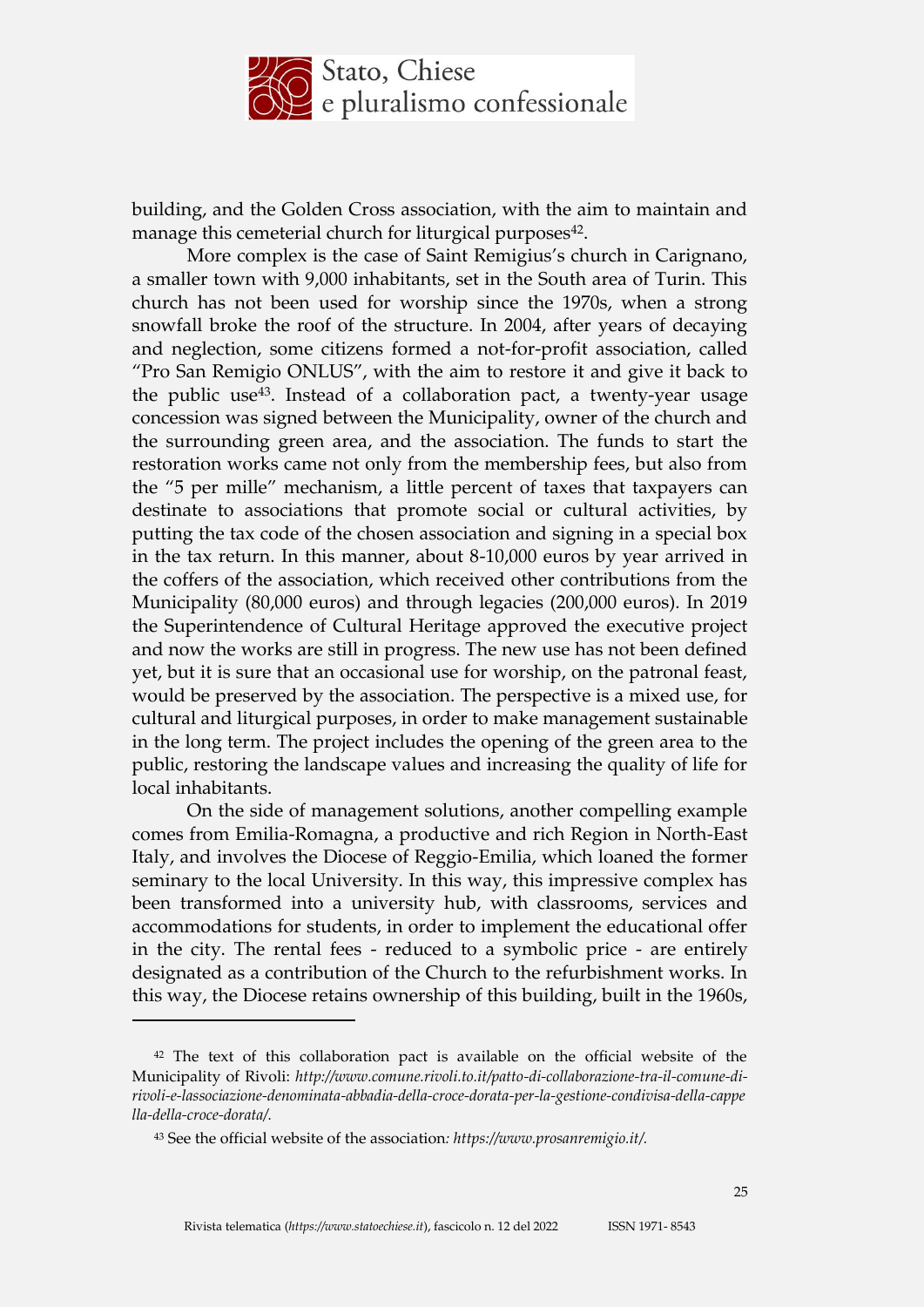

and about to be considered as cultural heritage, while allocating it to new social purposes, linked to its original function, moving from the education of clergy to the education of students. Other funds derive from a wide range of public and private local stakeholders, joined together in the formally constituted committee "Reggio Città Universitaria"44. This juridical person, created by the Diocese, Municipality, Province, trade associations of undertakings and cooperatives, and other important local enterprises, distinguishes between and "members" and "supporters", in relation to the amount of their contributions and the relative participatory rights in the assembly, that can be both juridical and physical persons. Fulfilling the requirements by legislative decree 117/2017, this committee is considered a "not-for-profit organization" and falls under the notion of ETS, "Third Sector Entities", so that it can enjoy tax advantages and other financial aids.

One more interesting case comes from a disused former monastery located in Vicopelago, a district of Lucca, Tuscany. In that case, the Agostinian community of nuns that still owns the building - the original nucleus of which dates to the 16th century - asked the University of Bologna for advice. In this way, a summer school was organized, with the aim to discuss the possibilities for an adaptive reuse45. Given the wide extension of the complex, students envisioned different kinds of functions: some rooms could host a museum of memorabilia of the famous operatic composer Giacomo Puccini, whose sister Iginia was elected abbess several times<sup>46</sup>. Other parts could be dedicated to social housing and to agricultural productions, while the former cells could host students from a music school and tourists.

This academic activity attracted the attention of the public opinion, local public authorities and private stakeholders, that expressed their interest in the implementation of this refurbishment project. For what concerns the management solutions, an option could be the creation of a foundation of participation. This juridical person mixes elements from association (assembly) and foundation (assets earmarked for a purpose), in order to involve the ownership and all the public and private partners,

<sup>44</sup> See the official website of the committee: *https://reggiocittauniversitaria.it/.*

<sup>45</sup> The proceedings of the Lucca Summer School have been published in *La casa comune. Nuovi scenari per patrimoni monastici dismessi*, edited by L. BARTOLOMEI, S. NANNINI, as a special issue of the online journal *IN\_BO. Ricerche e progetti per il territorio, la città e l'architettura*, v. 12, no. 6 (2021).

<sup>46</sup> **O. NIGLIO**, *Il monastero di S. Agostino in Vicopelago a Lucca*, in *EdA, Esempi di Architettura*, 7, 1 (2019), p. 15.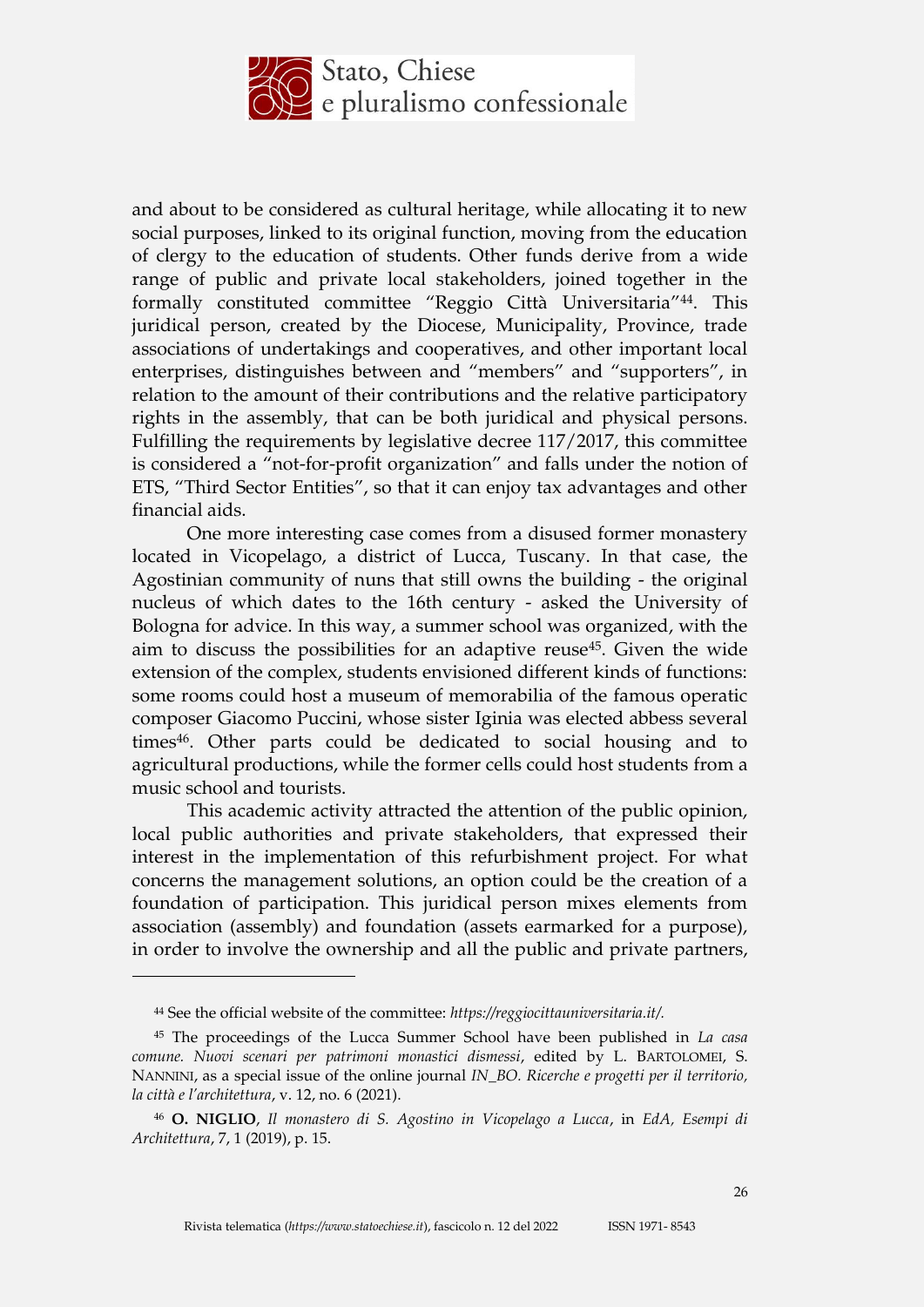

including the so-called "active citizens", around a common project $47$ . Otherwise, the simplest option would be to sell the complex to the Municipality, a public body that may impose a destination constraint for public interest functions and engage a wide spectrum of stakeholders. The decision among the two possibilities has not been taken, yet.

Following this second option, a peculiar case is the one concerning the former Salesian centre in Faenza, a municipality of 58,000 inhabitants set in Emilia-Romagna, not far from Ravenna. This wide real estate compendium (12,000 square metres) was sold by the religious community to "Faventia Sales s.p.a." a joint-stock company, created by the Municipality, the Diocese of Faenza-Modigliana and the local bank foundations in 2006 for the purpose to buy and manage it<sup>48</sup>. This solution started from the population that strenuously opposed the idea of leaving in neglect a place so full of memories for generations of inhabitants, who had studied, lived or at least played in the oratory for more than one hundred years. This mixed public-private ownership begun the works of refurbishing and regeneration, for new social and cultural uses, including public offices of the municipality, lecture rooms for nursing and logopaedist courses of the Bologna university, a football pitch and a music and drawing school. Then, in the impossibility to maintain autonomously all this impressive building, a new global vision was prepared, including the possibility to sell or loan some parts of it to private people, with specific destination constraints, such as private offices, a gym and a coffee shop. The revenues coming from this partial alienation have been reinvested in the works, entrusted to local enterprises, concerning the other parts, dedicated to functions of public interest<sup>49</sup>.

Another fascinating but slightly different approach concerns a former convent in Chieri, a town of 36,000 inhabitants, beyond the hills that surround Turin. There, the congregation of Benedictine Sisters, who left the building in 2015 but still owns it, aims to sell the structure to the

<sup>47</sup> For an in-depth analysis, see **A. VERCELLONE**, *La fondazione,* in *Gestire i beni comuni urbani. Modelli e prospettive. Atti del convegno di Torino, 27-28 febbraio 2019*, edited by R.A. ALBANESE, E. MICHELAZZO, A. QUARTA, Università degli Studi di Torino, Turin, 2020, pp. 87-102.

<sup>48</sup> See the official website: *https://www.faventiasales.it*.

<sup>49</sup> About the case in Faenza, see **A. LUCCARONI**, *Ripartire dalla comunità. La rigenerazione del complesso salesiano di Faenza*, in *Presentazione degli Atti del Convegno "Dio*  non abita più qui?" su dismissione e riuso di Chiese. Status quaestionis nella Chiesa italiana, edited by A. ALESSIO, Koinè Ricerca, Vicenza, 2020, pp. 51-59, available on: *https://www.koinexpo.com/koine/pdf/atti\_convegno\_valorizzazione.pdf*.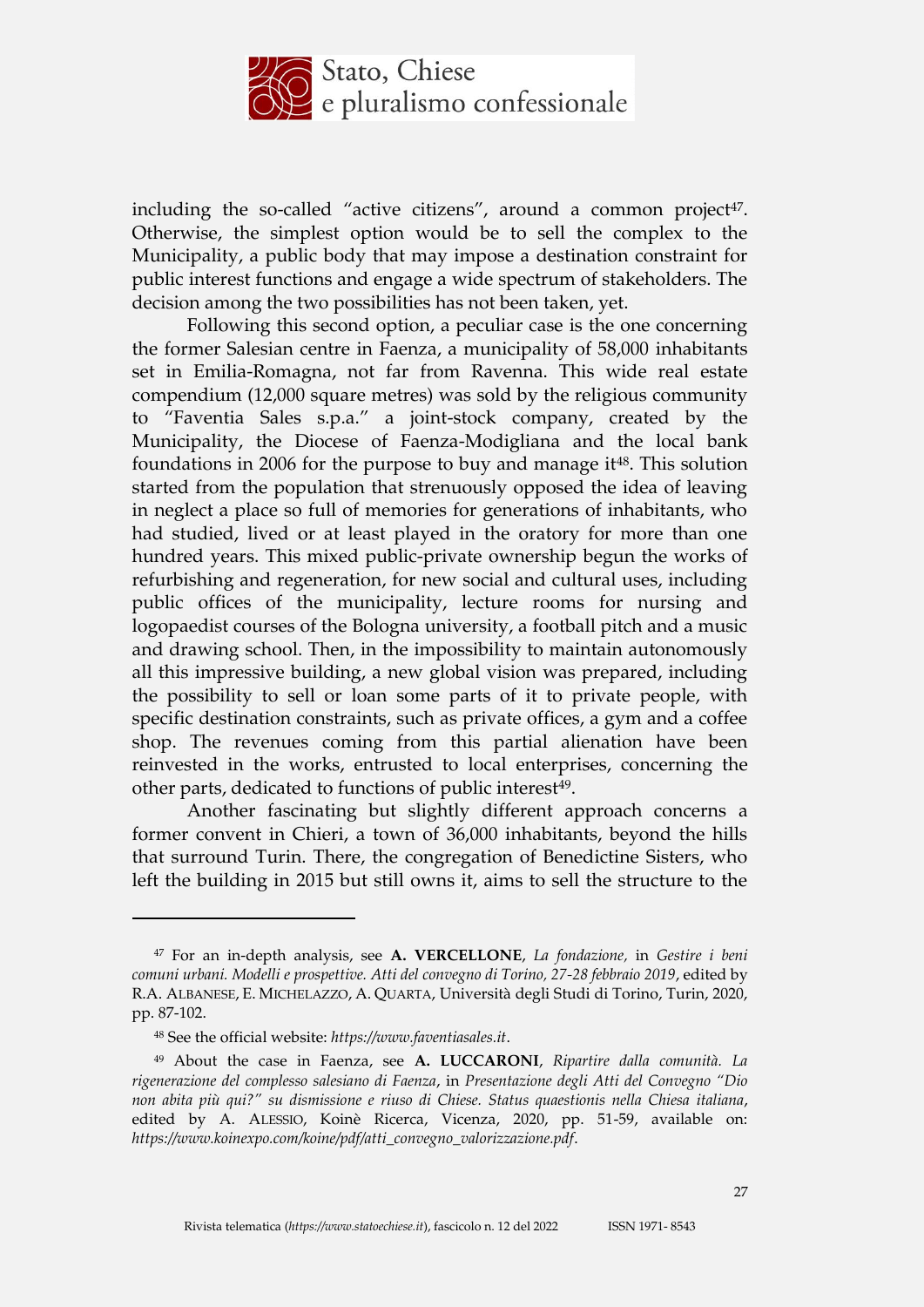

four local parishes. In this way, the ownership should move from a religious community to the "hierarchical Church". The new uses will regard both pastoral and social activities, involving local associationism and the Municipality. The suggested legal instrument consists in a foundation of participation, in whose assembly representatives of the four parishes and of stakeholders can sit all together.

In conclusion, all these examples demonstrate that the concrete application of legal and management solutions deriving from the theory of commons is feasible for the reuse of the ecclesiastical heritage, as long as these buildings are effectively considered part of the "common heritage" by the local population and stakeholders.

# **5 - A comparative perspective with Belgium: the strategic plans for the future of churches in Flanders**

The identification of the legal solution for the reuse of ecclesial buildings cannot disregard the peculiar system of relations between the State and religious denominations in each European country50.

An example that can be considered as a *best practice* comes from Belgium, where there is not a complete separation between State and religions. In fact, its system could be considered as a "hybrid", neither fully concordatist nor fully separatist, but based on a principle of mutual independence, tempered by public funding to religions<sup>51</sup>.

Belgium is a Federal State, divided in three Regions: Flanders, Wallonia and Brussels-Capital. Regions have strong powers and, after the constitutional reform in 2001, they are responsible for the "management of temporal aspects of worship", while the Federal State has the obligation to pay remunerations and pensions to the ministers of the six recognized religions (Catholic Church, Protestant Church, Anglican Church, Hebraism, Orthodox Church and Islam). At the same time, Regions have competencies on the protection of immovable cultural heritage, in which a great part of churches falls into<sup>52</sup>.

<sup>50</sup> **T. TSIVOLAS**, *Law and Religious Cultural Heritage in Europe*, Springer, Cham, 2014.

<sup>51</sup> **C. SÄGESSER**, *Cultes et laïcité*, in *Dossiers du Centre de Recherche et d'Information Socio-Politiques*, 78, no. 3 (2011), pp. 7, 13-14, 23.

<sup>52</sup> For an overview of the Belgian situation, see **T. COOMANS**, *Les églises en Belgique. Aspects architecturaux, enjeux juridiques et approche patrimoniale*, in *Quel avenir pour quelles églises? What future for which churches?*, edited by L.K. MORISSET, L. NOPPEN, T. COOMANS, Presses de l'Université du Québec, Québec, 2006, pp. 41-72. More specifically on the legal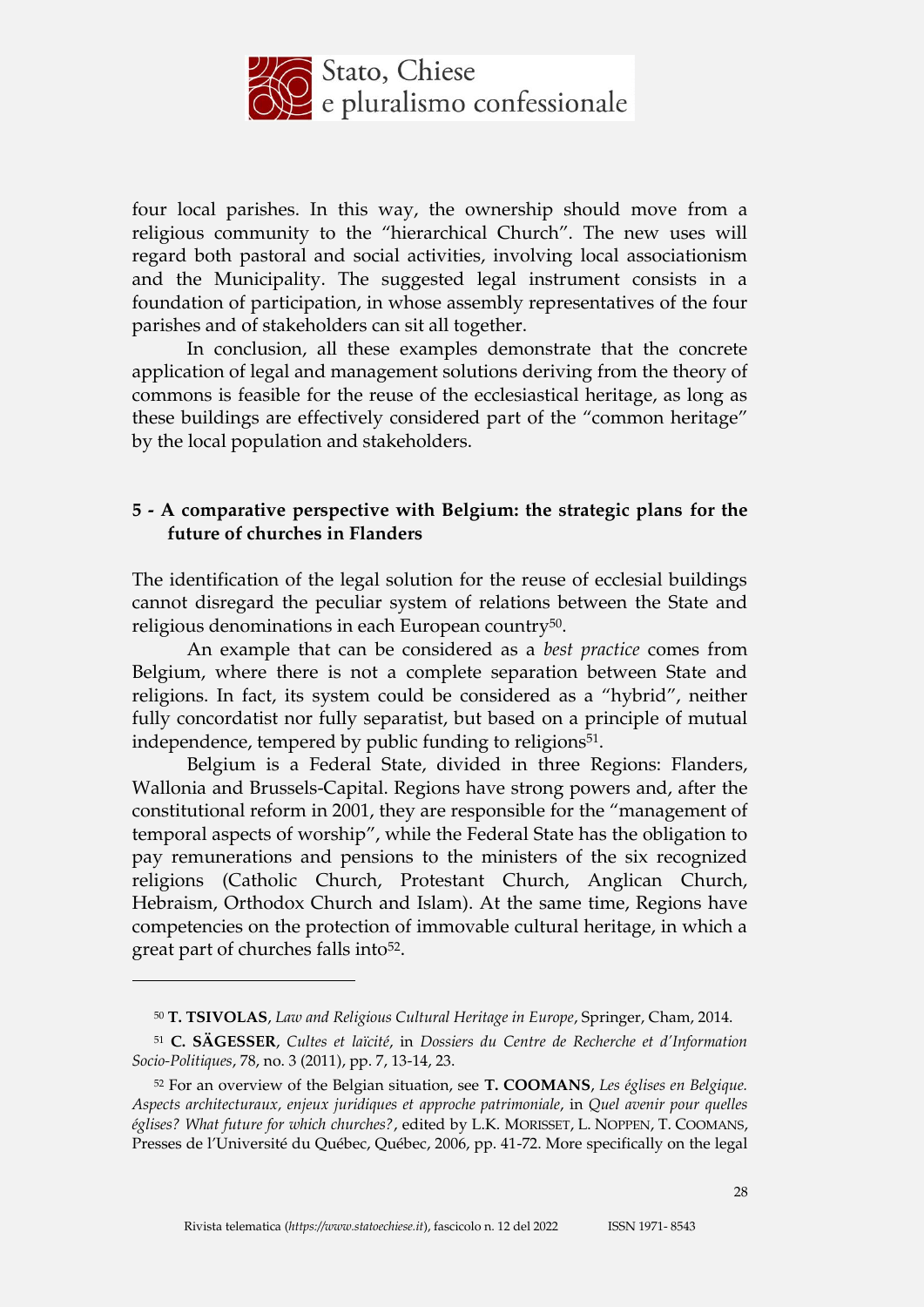

The main difference between Belgium and Italy refers to the ownership of places of worship. If in Italy a major part of churches belongs to ecclesiastical bodies, and only a minority to Municipalities, Provinces, Regions and State, in Belgium the Napoleonian laws or at least their principles are still into force. Consequently, churches built before the Concordat signed in 1801 between Napoleon and Pope Pius VII are considered public properties of Municipalities (parish churches) and Provinces (cathedrals)<sup>53</sup>. The duty to manage these buildings belongs to the *fabriques d'église*, a public body which is responsible for all the economic aspects of catholic parishes, the members of which are elected within local parishioners. If a *fabrique* cannot afford all the expenses by itself, then the public administration is obliged to intervene, covering the deficit. Other similar public bodies, but with different denominations (generally defined as *établissements chargés de la gestion du temporel des cultes*), exist for all the other five recognized religions, but with different territorial scale, in relation to their distribution, to which the same principles apply.

Through a concept-note in 2011, the Flemish Interior Minister Geert Bourgeois called for a debate on the future of the catholic churches in Flanders54. Because of the reduction of the public resources available and to the decrease of believers - currently less than 5% of the population participate to Sunday mass<sup>55</sup> - he encouraged a thorough reflection inside the Catholic bodies, dioceses and parishes. The discussion concluded for

instruments used for the reuse of places of worship in Flanders, see J. VANNEROM, ed., *Vastgoedrecht en de Kerk. Alternativen voor de verkoop van religieuze gebouwen*, Intersentia, Antwerpen, Cambridge, 2014.

<sup>53</sup> After the "regionalisation" of competences about the *fabriques d'église* and the other bodies that manage the temporal aspects of worship, due to the *Loi spéciale du 13 juillet 2001 portant refinancement des communautés et extension des compétences fiscales des régions*, come into force on the 1st of January 2002, it is up to the Regions to regulate the organisation of *fabriques* and the control of their budgets. Flanders adopted their own law with the *Eredienstendecreet* or *Décret relatif à l'organisation matérielle et au fonctionnement des cultes reconnus* on the 7th of May 2004.

<sup>54</sup> **G. BOURGEOIS**, Conceptnote *Een toekomst voor de Vlaamse parochiekerk*, 24th June 2011, available on: *https://www.parcum.be/files/Erfgoedadvies/kerkenbeleidsplannen/concept nota\_toekomst\_parochiekerk.pdf.*

<sup>55</sup> **L. VOYÉ, LILIANE, K. DOBBELAERE, J. BILLIET**, *Une église marginalisée?*, in *Autres temps, autres mœurs. Travail, famille, éthique, religion et politique: la vision des Belges*, edited by L. VOYE, K. DOBBELAERE, K. ABTS, Racine, Brussels, 2012, pp. 147.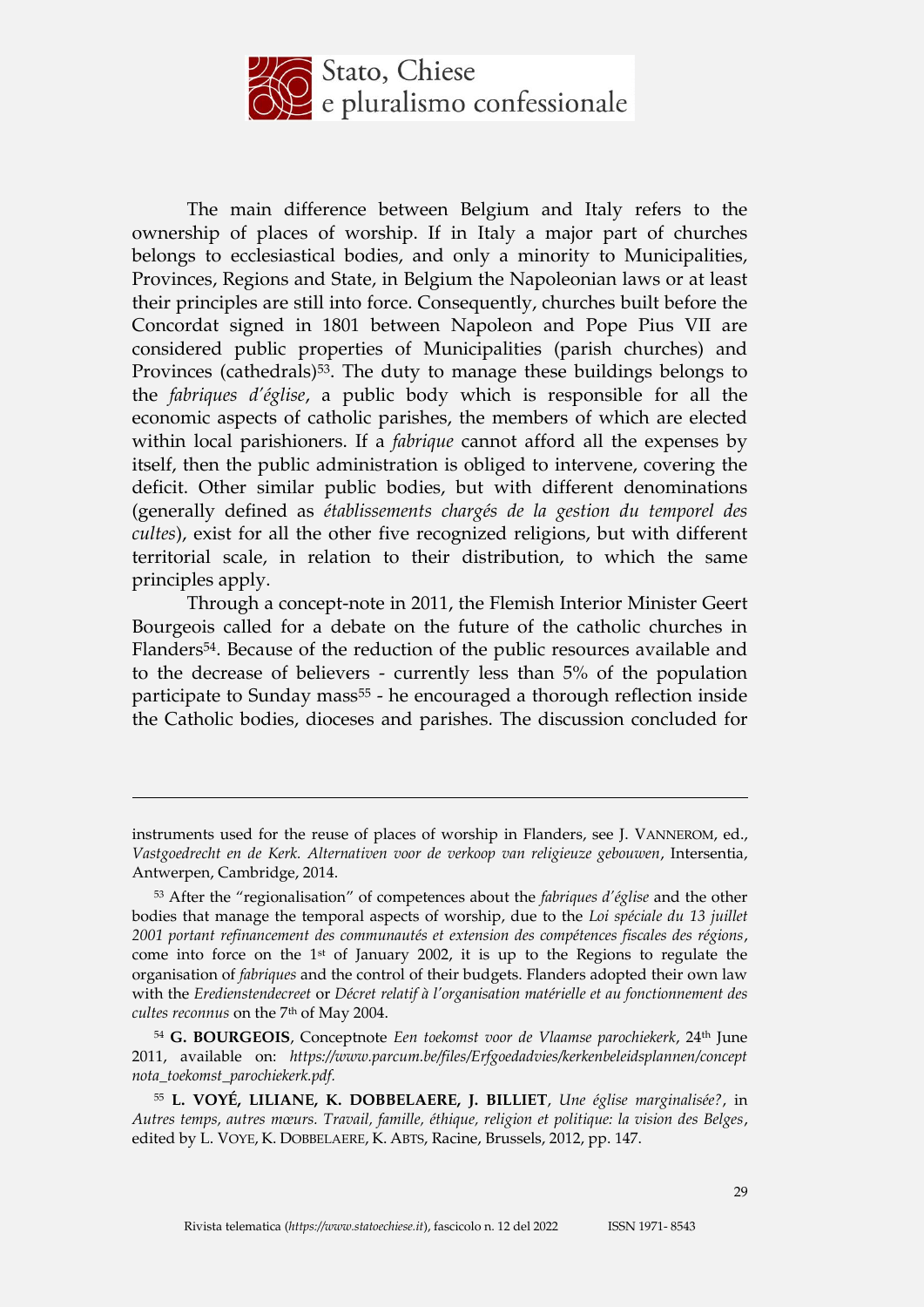

the introduction of the so-called "*kerkenbeleidsplan*" or "*plan politique en matière d'églises*", translatable into English as "strategic plan"56.

This is a document, drafted by the central administration of *fabriques d'église* and municipalities, with the approval of the bishop, that "offers a long-term vision brought to the local level for all buildings intended for the worship concerned on the territory of the municipality or province"57.

The long-term vision should include at least the following baseline data:

a) a description of the buildings (historical-cultural value, architectural possibilities, physical situation);

b) the location of each place of worship in its spatial environment;

c) a description of the current use and current function of the buildings;

d) a documented vision of the future use and function of the affected buildings, including an approach plan outlining how the future development with related functions or their reallocation will be considered.

Concretely, the *fabriques d'église* and the municipalities must identify all the catholic places of worship in the territory and, drawing from a pastoral plan, indicate which of them will be still used for liturgical purposes and which will not and, in the latter case, to what kind of new use uses they will be readapted. The possibility of demolition is not excluded, if the building is not listed.

<sup>56</sup> See, on the strategic plans in Flanders, **J. DANCKERS, J. JASPERS, D. STEVENS**, *The future of parish churches in Flanders, Belgium: a dialogue on municipality level*, in *IN\_BO. Ricerche e progetti per il territorio, la città e l'architettura*, v. 7, no. 10 (2016), pp. 146-166; **F. JUDO**, *Kerkenbeleidsplannen: een kort verhaal over de lange termijn*, in *Recht, Religie en Samenleving*, 2 (2016), pp. 5-17; **J. JASPERS, J. DANCKERS, D. STEVENS**, *Kerkenbeleidsplannen, stand van zaken en implementatie*, in *Leven in de kerk. Valorisatie, medegebruik, nevenbestemming en herbestemming van onroerend religieus erfgoed in Vlaanderen*, edited by J. JASPERS, J. DANCKERS, D. STEVENS, Vanden Broele, Brugge, 2018, pp. 25-29; **J. DANCKERS, J. JASPERS, D. STEVENS, L. COLLIN**, *Research on Flanders' religious heritage. A basis for endurable future for church buildings*, in *Doesn't God dwell here anymore? Decommissioning places of worship and integrated management of ecclesial cultural heritage*, edited by F. CAPANNI, Artemide, Rome, 2019, pp. 423-433.

<sup>57</sup> Article 2.1, no. 31/1, of the *Décret du 12 julliet 2013 relatif au patrimoine immobilier*  (*Onroerenderfgoeddecreet*), introduced by Article 2, no. 1, of *Décret du 15 juillet 2016 portant modification du décret relatif au patrimoine immobilier du 12 juillet 2013 et de divers décrets relatifs à l'exécution du plan relatif aux tâches essentielles de l'Agence flamande du Patrimoine immobilier et relatifs à des adaptations financières et techniques*.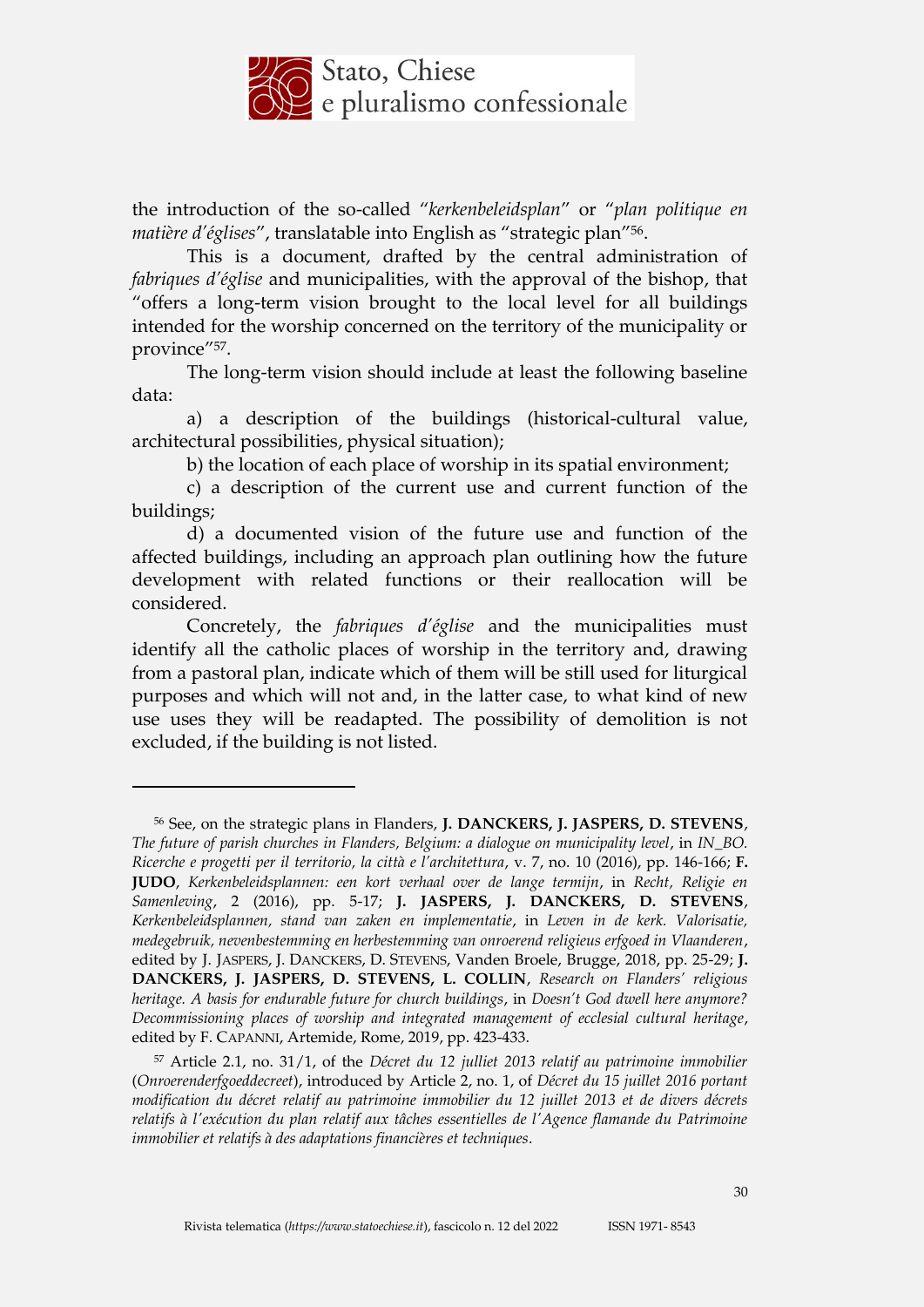

According to the guidelines issued by the Flemish Episcopal Conference, a wide range of solutions can be considered: cultural valorisation, mutual use, shared or mixed use in space or in time, reduction to profane use (*désaffectation*) and subsequent adaptive reuse<sup>58</sup>.

From a legal point of view, these documents can be considered as a sort of "memorandum of understanding": their content is modifiable in agreement at any time and is not actionable before courts. On the contrary, it should be applied with cooperation and good faith on both sides.

Introduced as optional, their stipulation became mandatory in 2016, with effect from 1st October 2017. Failing that, the *fabriques* cannot request regional contributions for the restoration of churches classified as "monuments", recognized as having a particular cultural value that must be preserved by public authorities<sup>59</sup>. At the beginning of 2019, a strategic plan was adopted by some 180 out of 300 Flemish municipalities<sup>60</sup>.

The drafting of the plans can be assisted by PARCUM, the Flemish Centre for Religious Art and Culture, a not-for-profit organisation, economically supported by the Region of Flanders. Its experts can accompany, if asked, the participatory processes and carry out inventory operations.

According to data provided by the Flemish government, 181 catholic churches were reduced to profane use by the bishops between 2011 and 2021<sup>61</sup>. In the Belgian praxis, it is possible to observe churches transformed into a gym in use for a catholic school, a social restaurant, a library or a bookshop, a circus school, a university classroom, a catholic

<u>.</u>

<sup>60</sup> **J. DANCKERS, J. JASPERS, D. STEVENS, L. COLLIN**, *Research on Flanders' religious heritage. A basis for endurable future for church buildings*, cit., p. 427.

<sup>58</sup> **J. DANCKERS, J. JASPERS, D. STEVENS**, *The future of parish churches in Flanders, Belgium: a dialogue on municipality level*, cit., pp. 154-158; **L. COLLIN, J. JASPERS**, *Current and future use of parish churches in Flanders (Belgium)*, in *Doesn't God dwell here anymore? Decommissioning places of worship and integrated management of ecclesial cultural heritage*, edited by F. CAPANNI, Artemide, Rome, 2019, pp. 174-178.

<sup>59</sup> Article 12.3.12 of *Décret du 12 julliet 2013 relatif au patrimoine immobilier*, modified by Article 45 of *Décret du 15 juillet 2016 portant modification du décret relatif au patrimoine immobilier du 12 juillet 2013 et de divers décrets relatifs à l'exécution du plan relatif aux tâches essentielles de l'Agence flamande du Patrimoine immobilier et relatifs à des adaptations financières et techniques*.

<sup>61</sup> **B. SOMERS, M. DIEPENDAELE**, *Visienota: Beleidsmaatregelen voor de her- en nevenbestemming van parochiekerken in Vlaanderen*, 16th July 2021, p. 3, available on *https: //lokaalbestuur.vlaanderen.be/sites/default/files/public/thema/strategische\_projecten/Herbestemmi ng\_kerken/VR\_2021\_1607\_DOC0949\_1BIS\_Herbestemming\_parochiekerken\_nota.pdf*.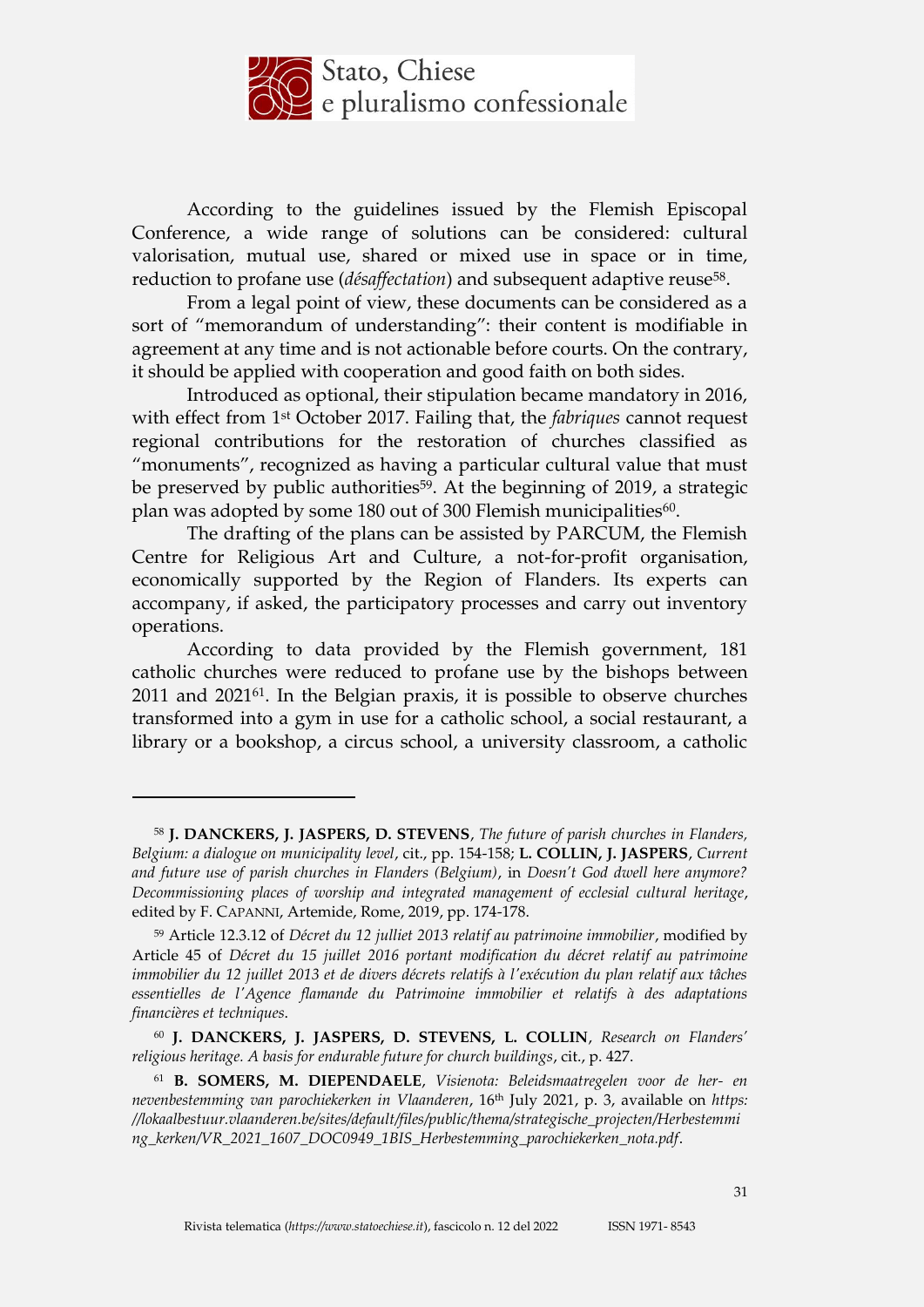

radio registration centre or an orthodox church<sup>62</sup>. Former convents and monasteries can host university research centres, libraries or residences for students<sup>63</sup>.

#### **6 - Future perspectives and conclusions**

<u>.</u>

As this paper tried to show, the problem of the reuse of ecclesiastical cultural heritage and redundant assets of the Church is gaining more and more place in the Italian and international academic debate. After a first international meeting, held by the University of Bologna in 201664, another important conference was promoted by the Pontifical Council of Culture and the Gregorian Pontifical University in 2018 in Rome<sup>65</sup>.

Few weeks after this event, the Pontifical Council of Culture adopted a document, a sort of collection of "guidelines" on the reuse of places of worship<sup>66</sup>. Without defining which profane uses can be considered "not sordid" within the scope of can. 1222, § 2, this text prefers to emphasize the intra-ecclesial possibilities of reuse (for specialized pastoral activities, worship for other Christian communities; catechetical,

<sup>65</sup> The proceedings of the international conference "Doesn't God dwell here anymore?", held in Rome on 29th-30th November 2018, have been collected in *Doesn't God dwell here anymore? Decommissioning places of worship and integrated management of ecclesial cultural heritage*, edited by F. CAPANNI, Artemide, Rome, 2019.

 $62$  For a collection of cases of reuse of churches in Belgium, see the PARCUM database, available on: *https://www.parcum.be/nl/herbestemming-kerken*. See also: *http://www.herbest emmingkerken.be/Voorbeelden/Paginas/default.aspx*, where are presented also cases from other European countries (mainly The Netherlands and United Kingdom).

<sup>63</sup> I refer to the former Great Beghinage (Groot Begijnhof) that is a residence for international students and professors at KU Leuven, or to the former Celestinian Priory, that now hosts the Arenberg Campus Scientific Library. The former Franciscan convent in Leuven is now the headquarters of KADOC, a Documentation and Research Centre on Religion, Culture and Society.

 $64$  The final proceedings of the international conference "The future of churches", held in Bologna on 6th-7 th October 2016, have been collected in *Il futuro degli edifici di culto: temi*, edited by L. BARTOLOMEI, in *IN\_BO. Ricerche e progetti per il territorio, la città e l'architettura,* v. 7, no. 10 (2016), and in *Il futuro degli edifici di culto: paesaggi*, edited by L. BARTOLOMEI, in *IN\_BO. Ricerche e progetti per il territorio, la città e l'architettura*, v. 8, no. 11 (2017).

<sup>66</sup> **PONTIFICAL COUNCIL OF CULTURE**, *Guidelines. Decommissioning and Ecclesiastical Reuse of Churches*, in *Doesn't God dwell here anymore? Decommissioning places of worship and integrated management of ecclesial cultural heritage*, cit., pp. 274-87. The text of the guidelines is also available online in the English, Italian and French versions: *http://www.cultura.va/content/cultura/en/pub/documenti/decommissioning.html*.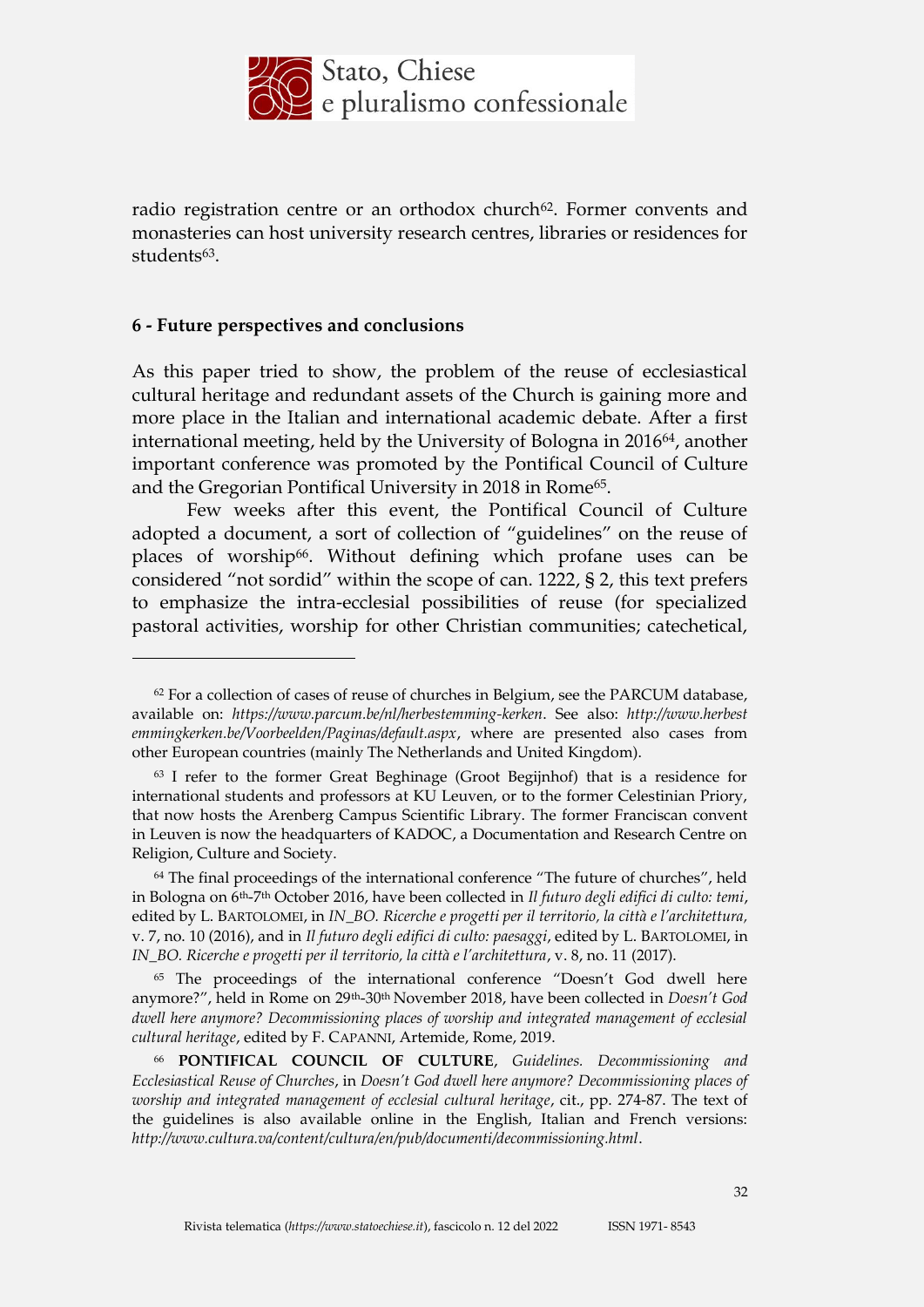

charitable, recreational or cultural activities) and underlines the "dimension of re-appropriation [of these goods] by the communities", that requires a "vision of co-responsibility […] [that] could be entrusted to lay aggregations (associations, movements etc.)". In this perspective, redundant churches can be transformed into museums, lecture halls, bookshops, libraries, archives, art workshops, meeting places, Caritas centres, clinics, soup kitchens, but also into "spaces for silence and meditation open to everyone". Nevertheless, it is not excluded the possibility to transform the "buildings of lesser architectural value" into private dwellings.

As for methodology, the document underlines the special role that should be played by the communities and the participatory processes, in accordance with the latest scientific findings. For further research, the Pontifical Council of Culture wishes for a more strategic and systemic vision of the phenomenon and a special consideration on the immovable heritage and on the "engagement with the local religious or civil communities in the processes of consciousness-raising and decisionmaking".

Moreover, this engagement seems perfectly consistent with the definition of cultural heritage provided by the  $2005$  Faro Convention<sup>67</sup>, which insists that these goods are identified by the people, "independently of ownership, as a reflection and expression of their constantly evolving values, beliefs, knowledge and traditions" (Article 2). It also encourages the participation of everyone in "the process of identification, study, interpretation, protection, conservation and presentation of the cultural heritage" and in the "public reflection and debate on the opportunities and challenges which the cultural heritage represents" (Article 12)<sup>68</sup>. Nevertheless, it cannot be excluded that the

<sup>67</sup> Council of Europe Framework Convention on the Value of Cultural Heritage for Society (CETS No. 199), signed in Faro, on 27<sup>th</sup> October 2005, and entered into force on 1<sup>st</sup> June 2011 (after ten ratifications). This convention was ratified by Italy with Law no. 133 of 1st October 2020.

<sup>68</sup> See, for an initial commentary on the Faro Convention, **C. CARMOSINO**, *La Convenzione quadro del Consiglio d'Europa sul valore del patrimonio culturale per la società*, in *Aedon*, 16, no. 1 (2013); **P. CARPENTIERI**, *La Convenzione di Faro sul valore dell'eredità culturale per la società (da un punto di vista logico)*, in *federalismi.it*, 15, no. 4 (2017), pp. 1-29; **S. HARDING**, *Globalization and the Paradox of Cultural Heritage Law*, in *Annuario di diritto comparato e di studi legislativi*, 8, no. 1 (2017), pp. 361-379; **C.A. D'ALESSANDRO**, *La ratifica della Convenzione di Faro e il difficile inserimento del cultural heritage nell'ordinamento giuridico italiano*, in *Società e diritti*, 5, no. 10 (2020), pp. 208-218; **A. GUALDANI**, *L'Italia ratifica la convenzione di Faro: quale incidenza nel diritto del patrimonio culturale italiano?*,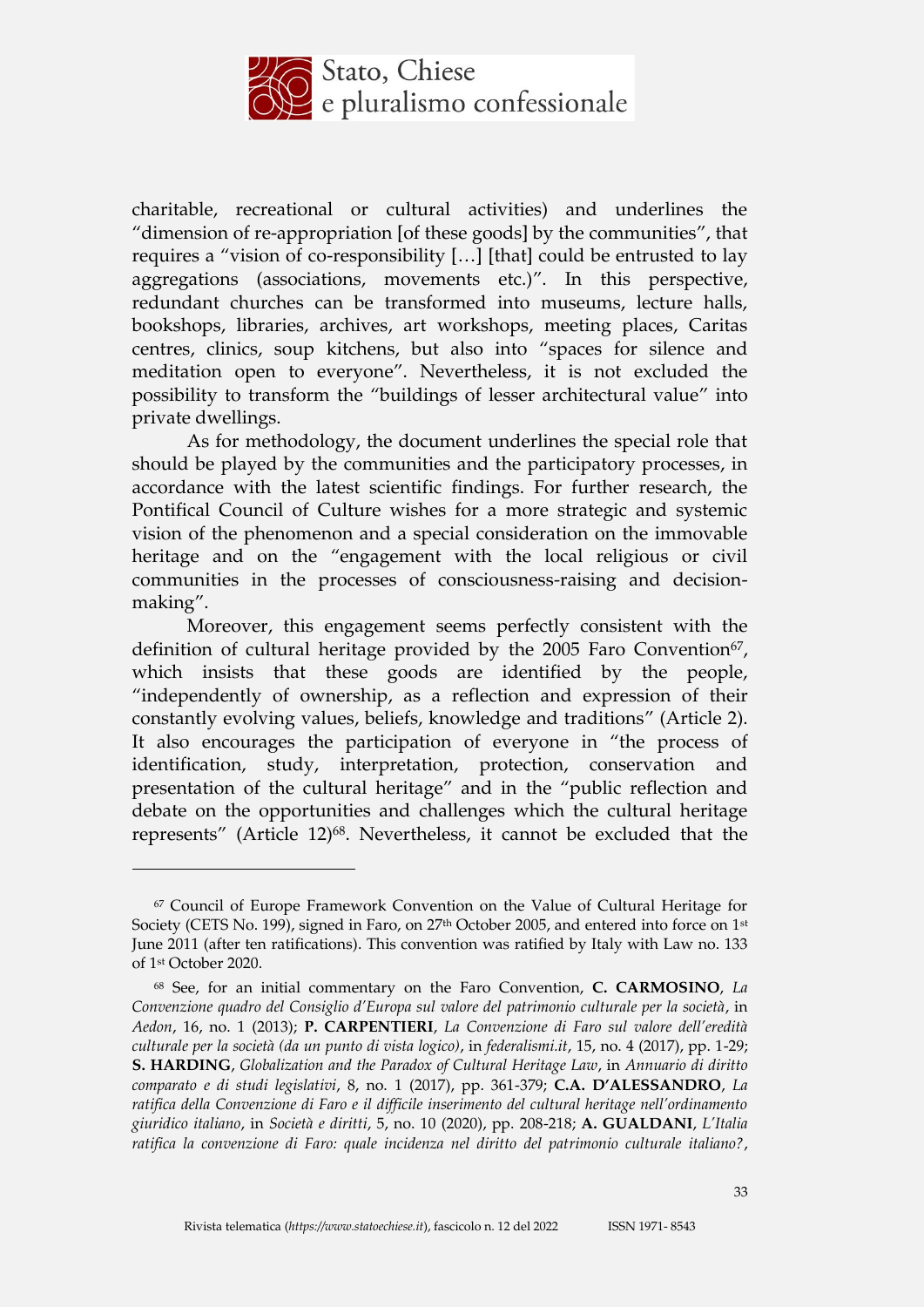

religious and civil communities attribute different values to the same cultural asset and envisage different solutions for its reuse. In order to solve all possible conflicts, Article 7 of the Convention requires States Parties to "establish processes for conciliation to deal equitably with situations where contradictory values are placed on the same cultural heritage by different communities".

With specific regard to the reuse of cultural heritage, Article 11 of the 1985 Granada Convention already obliges contracting states, "due regard being had to the architectural and historical character of the heritage" to provide for "the use of protected properties in the light of the needs of contemporary life" and "the adaptation when appropriate of old buildings for new uses"69, thus supplying a legal basis for the adaptive reuse of cultural goods, including religious properties.

After the publication of the Pontifical Council guidelines, other seminars have focused their attention on specific aspects of the conservation of the cultural heritage of religious interest, in a multidisciplinary perspective, that involves both jurists, economists and architects70. Other related topics need additional attention and academic reflection: for instance, following the 2022 Rome Conference *Charism and Creativity* on the cultural heritage of religious communities, one would expect guidelines to be issued on these peculiar assets as well<sup>71</sup>.

<u>.</u>

<sup>69</sup> Council of Europe Convention for the Protection of the Architectural Heritage of Europe, signed in Granada on 3rd October 1985 (ETS No. 121) and entered into force on 1st December 1987 (after three ratifications). This convention was ratified by Italy with Law no. 93 of 15th February 1989.

<sup>70</sup> I refer to the seminars on "The protection of the ecclesiastical cultural heritage" and "The reuse of catholic churches", organized on  $23<sup>rd</sup>$  January 2020 and on  $25<sup>th</sup>$  February 2020 by the Ph.D. course in Law and Institution of the University of Turin, and the Koinè Expo Webinar "The valorisation of ecclesiastical heritage", held online on 27th October 2020.

 $71$  Pending the issuance of a new document on this subject, one must consider very

*Aedon* 23, no. 3 (2020); **E. MOTTESE**, *Italy's Ratification of the Faro Convention. The Right to Cultural Heritage: An Opportunity or a Specter Haunting Italy and Europe?*, in *Osservatorio del diritto civile e commerciale*, 9, no. 2 (2020), pp. 565-575; **G. SEVERINI, P. CARPENTIERI**, *La ratifica della Convenzione di Faro sul valore del patrimonio culturale per la società: politically correct v. tutela dei beni culturali?*, *federalismi.it*, 19, no. 8 (2021), pp. 224-274; **P. CARPENTIERI**, *La Convenzione di Faro sul valore del Cultural Heritage per la società. Un esame giuridico*, in *Rivista giuridica di urbanistica*, 37, no. 2 (2021), pp. 274-290; **V. DI CAPUA**, *La Convenzione di Faro. Verso la valorizzazione del patrimonio culturale come bene comune*, in *Aedon* 24, no. 3 (2021); **A. SIMONATI**, *Il ruolo della cittadinanza nella valorizzazione dei beni culturali alla luce della Convenzione di Faro: niente di nuovo sotto il sole?*, in *Rivista giuridica di urbanistica*, 37, no. 2 (2021), pp. 248-273.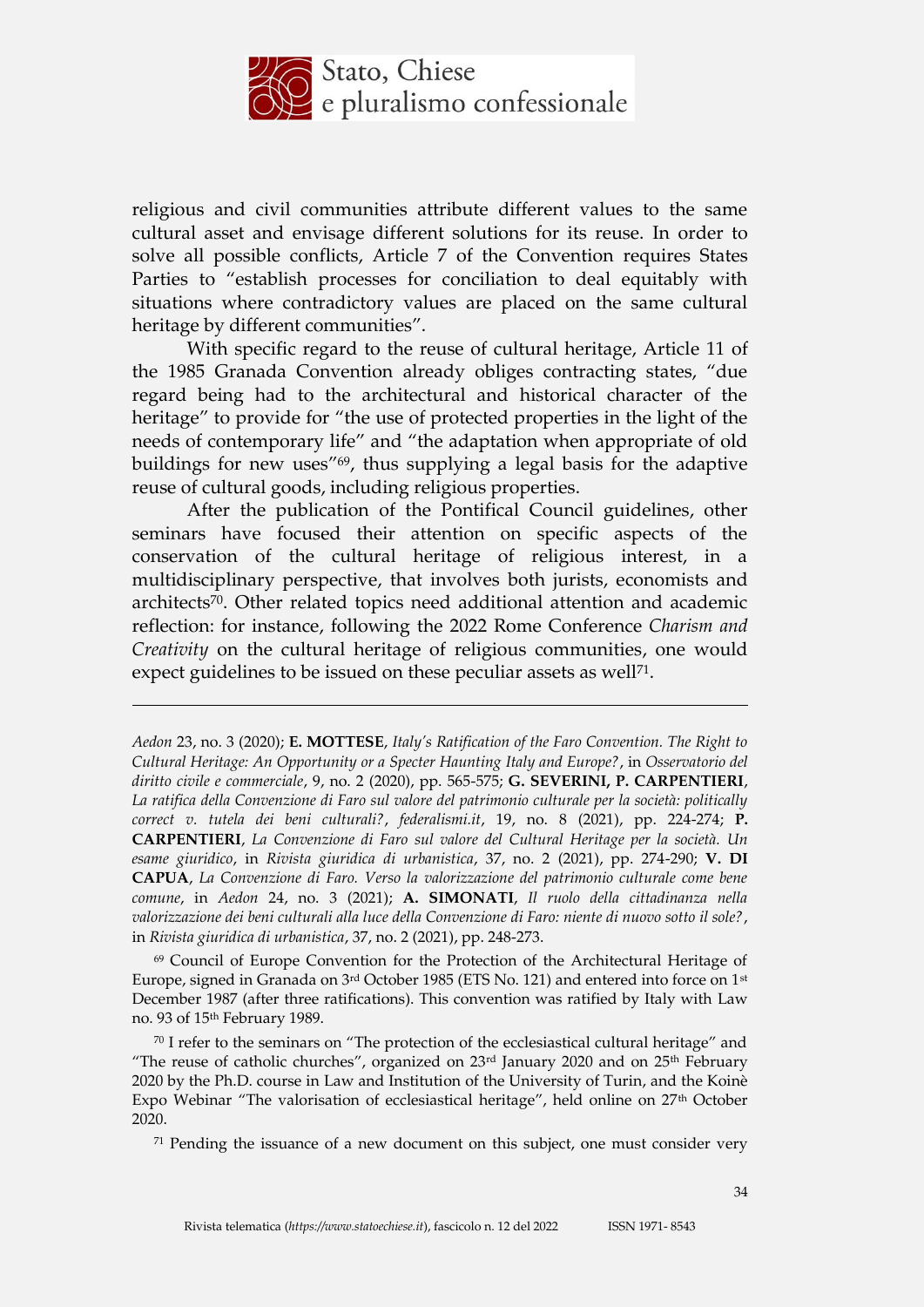

Now it is time to put the finding of this academic research into practice and try to find practical juridical instrument to face this challenge in a more systematic way.

On one hand, more attention should be paid to these goods in canon law. According to some authors, can. 1222 § 2 could also be applied by analogy to monasteries and convents, even if they are not expressly qualified by the code of canon law as "sacred things"72.

On the other hand, on the side of juridical and management solutions, both under public and private law<sup>73</sup>, I strongly believe that the theory of commons, the collaboration pacts and the foundations of participation, and other similar legal instruments, could be suitable for this purpose. The ownership could remain ecclesiastical or become public or private, but what truly matters is the destination to functions of public interest.

In fact, this problem cannot be approached and, indeed, solved without the cooperation of public bodies, stakeholders and citizens. The community should play a fundamental role in qualifying a good as a common and in deciding the new functions, with a keen attention to their cultural and social needs. Fortunately, the Italian Catholic Church seems to be sensitive to this issue.

<u>.</u>

carefully **FRANCIS**, *Message to participants in the conference "Charism and creativity".*  Catalogues, management and innovation regarding the cultural heritage of institutes of *consecrated life*, 4th May 2022, *https://www.vatican.va/content/francesco/en/messages/pontmessages/2022/documents/20220504-messaggio-carisma-creativita.html*, in which the Roman Pontiff underlines the importance "to address the issues involved in managing cultural heritage, both in terms of its economic sustainability and the contribution it can make to evangelization and the deepening of faith". In relation to the reuse of disused real estate, "the problem should not be tackled through hasty or impromptu decisions, but as part of an overall vision and far-sighted planning, and possibly through the use of proven professional expertise. The disposal of heritage is a particularly sensitive and complex issue, which can attract misleading interests on the part of unscrupulous individuals and be a cause of scandal for the faithful: hence the need to act with great prudence and shrewdness and also to create institutional structures to accompany communities that are less well equipped. […] It is particularly through the use of real estate that the Church, and therefore all the communities that she is made up of, can bear good witness and announce the possibility of an economy of culture, solidarity and acceptance".

<sup>72</sup> **I. ZUANAZZI**, *Beni culturali ecclesiali e dismissione del patrimonio monastico*, in *IN\_BO. Ricerche e progetti per il territorio, la città e l'architettura*, v. 12, no. 6 (2021), p. 65.

<sup>73</sup> For an in-depth analysis, see **D. DIMODUGNO**, *Monasteri dismessi: proposte per una soluzione giuridica*, in *IN\_BO. Ricerche e progetti per il territorio, la città e l'architettura*, v. 12, no. 6 (2021), pp. 139-152.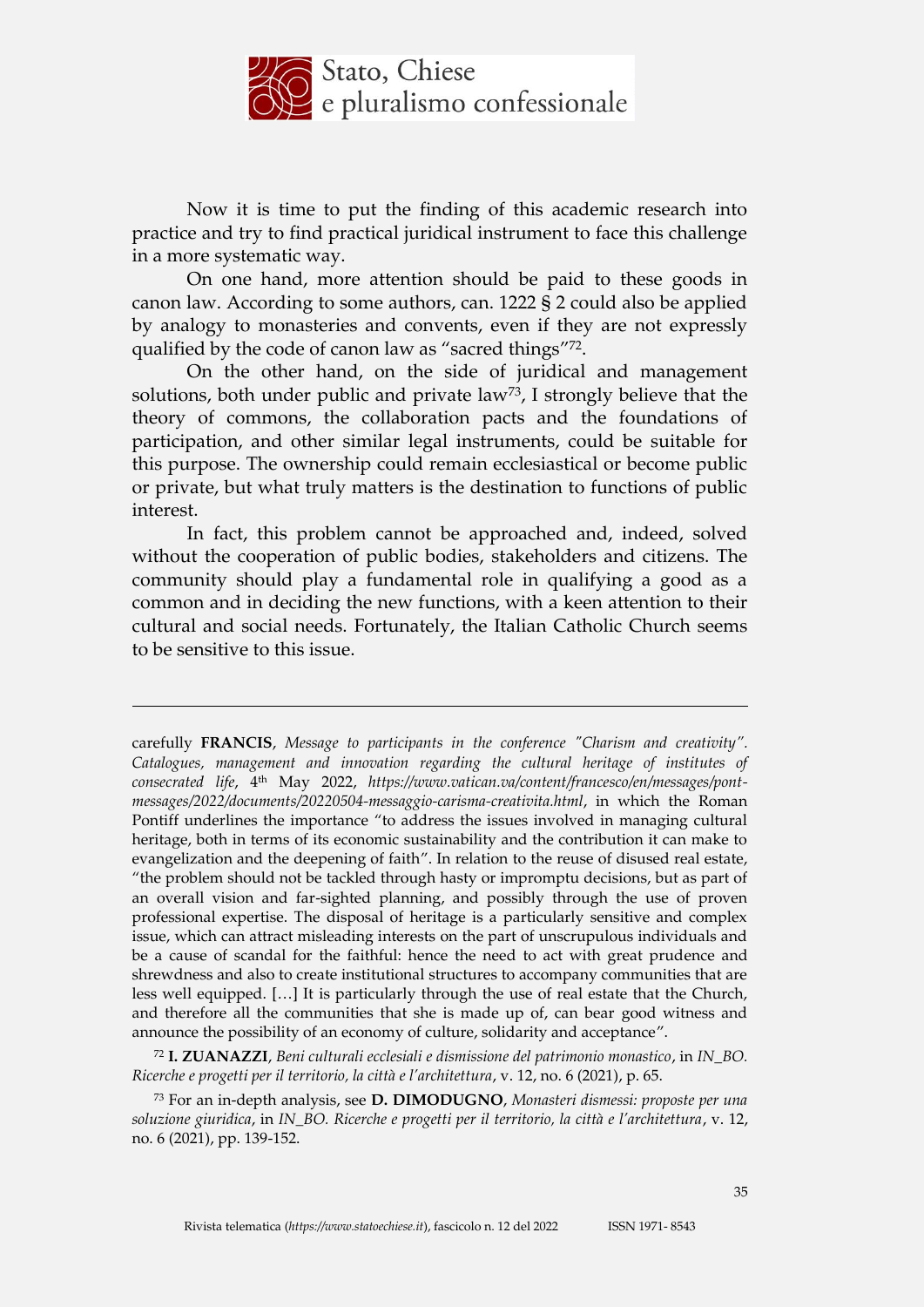

Since 2019, the Italian Episcopal Conference has encouraged the participation of the communities in designing new parish churches and complex, providing, in that case, additional funds<sup>74</sup>. These participation processes have been guided by experts, who oversaw the meetings with citizens and administered questionnaires to them. The main objective of this solution consists in understanding the effective needs of the community before the submission of the architectural proposals to a call for competition75.

The same principle should be applied also to the reuse of existing buildings, favouring the role of the communities in the decision-making process and in the definition of new profane uses. In that way, a project can become a "common" one and it could be easier to collect public, ecclesiastical and private funds, also through crowdfunding campaigns, to support their implementation.

A multipurpose venue, a theatre, a museum, a space for co-working or cultural and social activities, in a neighbourhood or in a village which do not have any, can also create new job opportunities, especially for young people. Ecclesiastical and public authorities cannot leave this glorious heritage of art, faith and culture to neglect and abandonment: it would be unforgivable for the entire community!

What is really missing in Italy are organizations, like the Belgian PARCUM, that can support ecclesiastical and public authorities in rethinking the future of the ecclesial heritage, providing advice and support to local communities. In a *de iure condendo* perspective it would be desirable to define also new "dialogue bodies", at least at the provincial level, between the Catholic Church and the State. They would be responsible for defining the "Italian strategic plans", which should involve all actors, firstly listening to the emerging needs of the population. In this

<sup>74</sup> See Article 7 § 3(b) of the Implementing Rules of the Provisions concerning the granting of financial aid by the Italian Episcopal Conference for ecclesiastical cultural assets and buildings of worship, as amended on 15th January 2019.

To more details about the participation of the community in the process of projecting new catholic parish churches in Italy, see *Comunità e progettazione*, *Atti della Giornata Nazionale "Comunità e progettazione. Dai Progetti pilota alla Progettazione pastorale" organizzata dall'Ufficio Nazionale per i beni culturali ecclesiastici e l'edilizia di culto della Conferenza Episcopale Italiana* (Viareggio, 17-18 giugno 2019), edited by J. BENEDETTI, Gangemi, Rome, 2021.

<sup>75</sup> **L. BARTOLOMEI**, *Prime intersezioni tra 'Partecipation research' e 'Partecipatio actuosa'. Percorsi di progettazione partecipata per la realizzazione di edifici di culto*, in *Comunità e progettazione*, cit., pp. 123-136; **A. LONGHI**, *Competenze e partecipazione per progetti ecclesiali: la sperimentazione e i metodi del CLI/LAB*, *ibidem*, pp. 137-150.